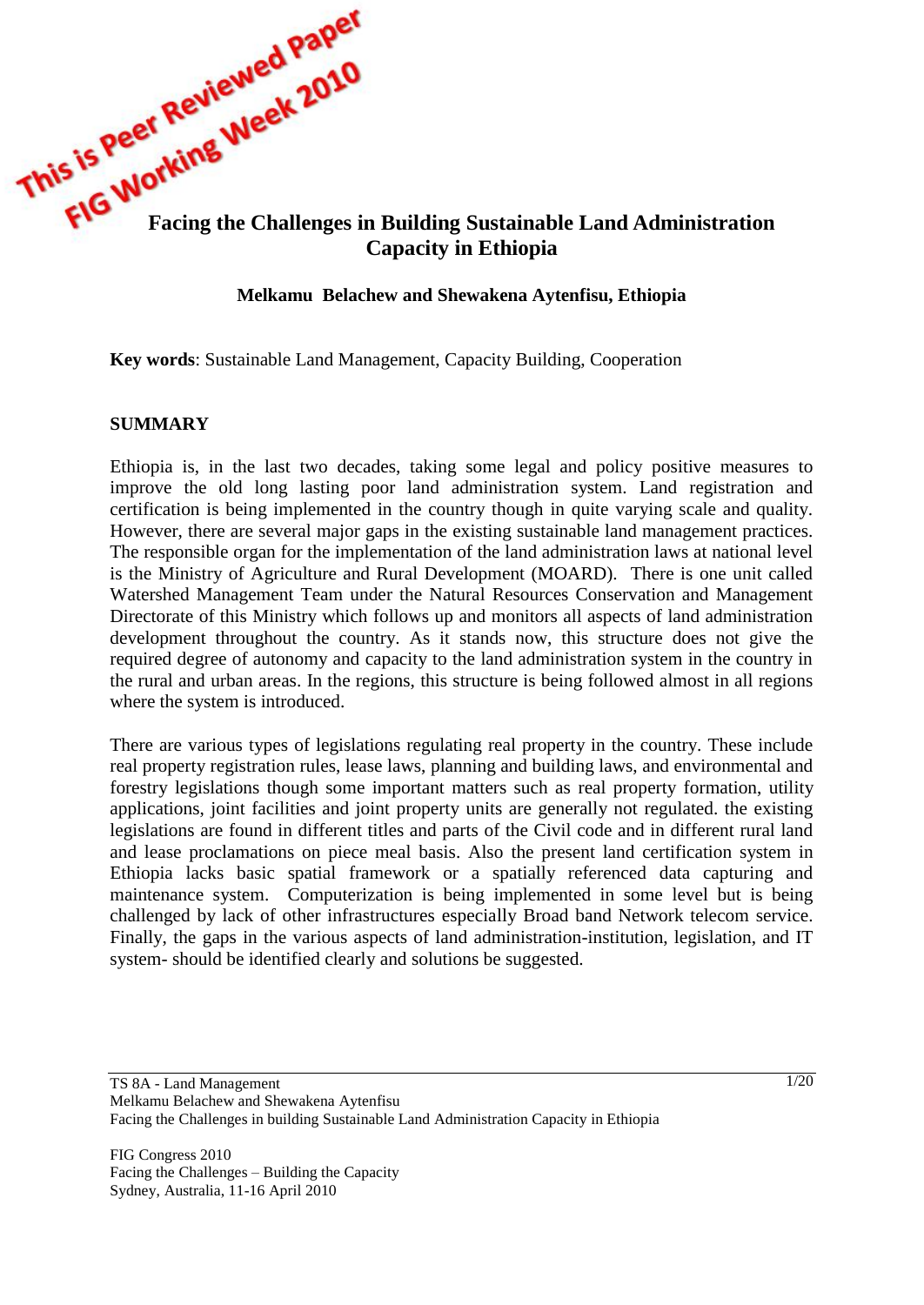# **Facing the challenges in building Sustainable Land Administration Capacity in Ethiopia Melkamu Belachew and Shewakena Aytenfisu, Ethiopia**

## **1. INTRODUCTION**

## **1.1 Overview of land tenure policy in Ethiopia**

In Ethiopia land is a major socio-economic asset. The way land rights are defined influences how land resources are used and, hence, economic growth. The struggle over who controls the land which is the same with question of controlling power has played a significant role in the history of Ethiopia and could continues to do so. Three periods can be distinguished in relation to land tenure policy and changes: the pre-1975 land tenure system, the rule of the Derg until 1991, and the period since  $1991<sup>1</sup>$ .

The pre-1975 land tenure system which is some times called the Imperial regime was divers in nature. The nature of the land tenure arrangement comprises private, state, church land, kinship and other forms. The emperor, like his predecessor, emperor Menelik the II, made extensive land grants to members of the royal family, the loyal members of the nobility, members of the armed forces and the police, top government officials and civil servants, and notable businessmen<sup>2</sup>. The then immediate three most important consequences of land privatization were the eviction of a large number of peasants, the spread of tenancy, emergence of absentee landlordism<sup>3</sup>, and the displacement of pastoralists<sup>4</sup>.

In addition, the most typical problems in this regime include institutional inadequacy and the land owned by the absentee land lords was underutilized<sup>5</sup>. These were the most important obstacles to the country"s development in general. The privatization of land in the south which was continued at renewed great speed and force in the period of three-and-half decades made important cause of political grievances and leading to the 1974 revolution that resulted in the overthrow of the regime for ones and for all<sup>6</sup>.

The Derg, in its land reform in 1975 appropriated all land and abolished the diverse tenure arrangements in the imperial regime. Landlords lost their land rights and land was distributed to individual households, with household System size being the main criterion for land allocation<sup>7</sup>. However, how did this policy affect tenure insecurity? And has the land reform in Ethiopia eliminated the influence and power of the land lords?

 $\overline{a}$ 

FIG Congress 2010 Facing the Challenges – Building the Capacity Sydney, Australia, 11-16 April 2010

 $<sup>1</sup>$  Brihanu, A. and Feyra, A. 2005, P. 5.</sup>

<sup>&</sup>lt;sup>2</sup> Mersha and wa Gĩthĩnji, 2005, P.

<sup>3</sup> Markakis, 1974, PP. 125-127.

 $<sup>4</sup>$  Markakis and Ayele, 1976, PP. 56-59.</sup>

<sup>5</sup> Action Aid Ethiopia, 2006, PP. 10-12. Rahmato, D. 2003, P. 8.

 $6$  Markakis and Ayele, 1976, PP. 56-59.

<sup>7</sup> Rahmato, D. 1994a, Ege, S. 1990, Pausewang, S. 1988, Alemu, T. 1999, Admassie, Y. 1995.

TS 8A - Land Management

Melkamu Belachew and Shewakena Aytenfisu

Facing the Challenges in building Sustainable Land Administration Capacity in Ethiopia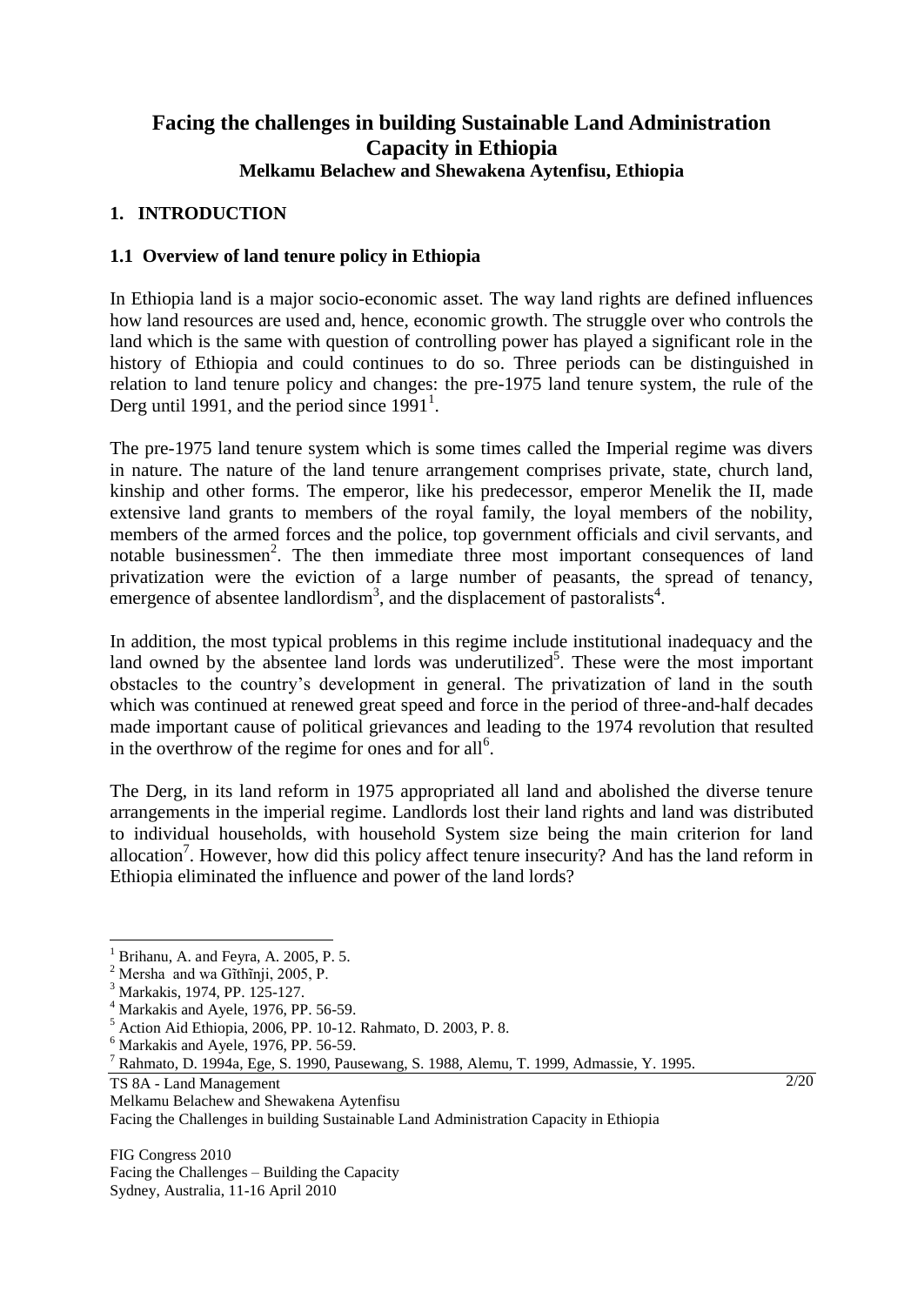Of course, the "land to tiller" has provided land to the peasants and has done away with some of the land tenure problems like it avoided the land- lord tenant relations<sup>8</sup>. But Derg policies did not result in improving rural livelihoods and growth of agricultural production<sup>9</sup>. However, in addition to making all lands state owned, the Derg land policy prohibited land transfers through land sales, mortgage, and exchange<sup>10</sup>. As household sizes change over time and new households appear, there was also a need to redistribute land at later stages to improve or maintain the egalitarian distribution and to provide land to new landless households<sup>11</sup>. Frequent administrative land redistributions, constrained access, caused tenure insecurity, fragmentation of land holdings, inefficient allocation of land, is discouraging rural-urban labor movement, and inappropriate land administration practices were among important features of the rural land policy from  $1975 - 1991^{12}$ .

The present government's land policy unlike that of the Derg is enshrined in the Constitution. Since 1991 some policy changes have been introduced. Fore instance, the frequency of land redistribution which is considered as cause of tenure insecurity is reduced. Some regions declared that they would not make any more administrative land redistribution while others restricted redistribution to irrigated land. Other land policy improvements comprise land transfer through (with some restriction) rental arrangements including mortgaging the use right by private commercial farms. After 1997 some policy initiatives are also made towards establishing sound land administration system through rural land registration and certification.<sup>13</sup>

In July 2005, the Federal Parliament enacted the Federal Rural Land Administration and Use Proclamation (No. 456/2005), which reaffirms ownership of rural land by the State, but confers indefinite tenure rights, rights to "property produced on the land", rights to intergenerational tenure transfer, rights to rent out land, and lease rights to land users for commercial investments. The law makes provision for the registration and certification of tenure rights. The proclamation also specifically addresses degradation of rural land, including defining the obligations of tenure holders to sustain the land, with specific requirements depending on slope, requirements for gully rehabilitation, restrictions on free grazing, and protection of wetland biodiversity. This Proclamation also has provisions indicating that there will be no further land redistribution, except under special circumstances. Regional States have also enacted legislations to strengthen tenure security, modelled after the federal law.

On the other hand, the present Urban Development Policy of Ethiopia recognizes four components that are believed to bring about quick and fair development in the urban areas. These are expansion of micro-business enterprises, housing development, provision of lands and development infrastructure, development of social services, and setting urban

 $\overline{a}$ 

FIG Congress 2010 Facing the Challenges – Building the Capacity Sydney, Australia, 11-16 April 2010

<sup>8</sup> Action Aid Ethiopia, 2006, PP. 10-12.

 $9$  Brihanu, A. and Feyra, A. 2005, P. 6.

 $10$  Action Aid Ethiopia, 2006, P. 11.

<sup>&</sup>lt;sup>11</sup> Holden and Yohannes, 2002, P.

<sup>&</sup>lt;sup>12</sup> Action Aid Ethiopia, 2006, P. 10.

<sup>&</sup>lt;sup>13</sup> Action Aid Ethiopia, 2006, P. 11.

TS 8A - Land Management

Melkamu Belachew and Shewakena Aytenfisu

Facing the Challenges in building Sustainable Land Administration Capacity in Ethiopia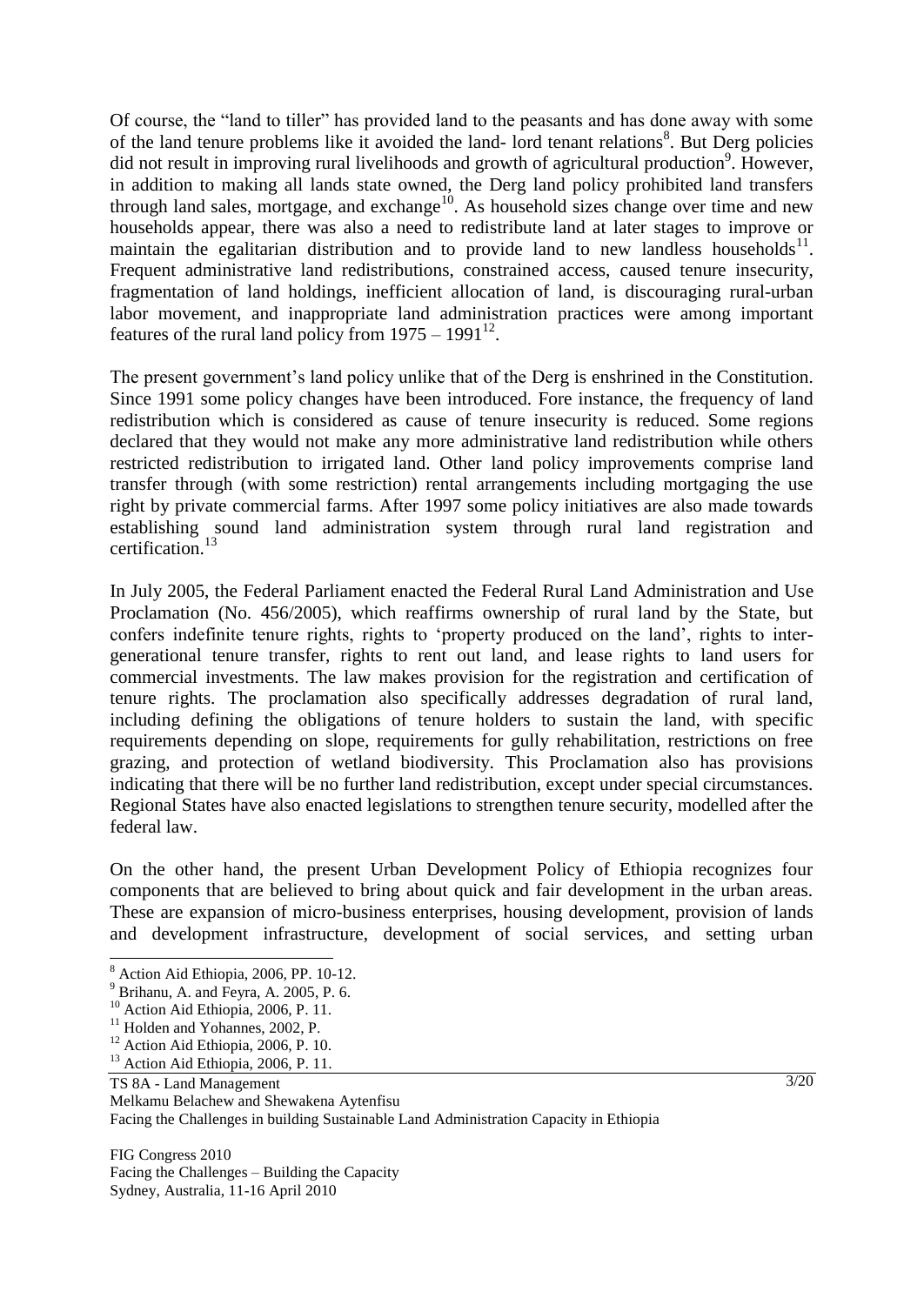classification, urban planning and environmental protection. We can see that here provision of land and its development is one major component the effective operation of which will promote urban socio-economic growth.

The provision of lands component itself incorporates seven principles. Among these principles, real property registration, provision of title deeds, and enhancing real property transactions are unambiguously defined.

Despite the existing policy and legal measures, land related problems such as tenure insecurity, restrictions on transfer and lack of adequate land administration system still prevail<sup>14</sup>. Besides, absence of good governance, proliferation of informal settlements, poor urban land management, outdated and/or rigid development plans, urban decay, and capacity problems prevail especially in urban areas<sup>15</sup>. Especially in the rural areas, scarcity and landlessness of young peasants, women and re-settlers characterize the country's land resource administration<sup>16</sup>.

## **2. BUILDING INSTITUTIONAL AND ORGANIZATIONAL CAPACITY**

Since robust institutions are the major vehicles of policy and legal enforcement, it is generally recognized that inappropriate institutional arrangements are often the biggest bottlenecks in undertaking land administration reforms. Thus, governments must address a number of major issues relating to institutional reform such as defining responsibilities, setting intergovernmental coordination, and promoting decentralization. In addition, they must clearly define and enhance public-private sector relationships and partnerships, and the operation of professional organizations pertinent to land administration.

Apparently, the responsible organ for the implementation of the land administration laws at national level is the Ministry of Agriculture and Rural Development (MOARD). There is one unit called Watershed Management Team under the Natural Resources Conservation and Management Directorate of the Ministry which follows up and monitors all aspects of land administration development throughout the nation.

In Regional states there are various institutional arrangements for land administration. In Amhara Regional State the Bureau of Environmental Protection Land Administration and Use (BEPLAU) which is accountable to the President of the region is responsible for setting up the formal land administration system and assuring the expected benefits out of it. Currently BEPLAU is organized having into two technical core work processes, namely, the Environmental Protection and Sustainability and the Rural Land Administration System Building. Among the two fundamental technical core work processes the later is the one which has profound role to attain the goal and objectives of BEPLAU.

<sup>&</sup>lt;sup>14</sup> Action Aid Ethiopia, 2006, P. 11. Rahmato, D. 2003, P. 7.

<sup>&</sup>lt;sup>15</sup> Urban Development Policy, 2006

 $16$  Abab, S., 2007

TS 8A - Land Management

Melkamu Belachew and Shewakena Aytenfisu

Facing the Challenges in building Sustainable Land Administration Capacity in Ethiopia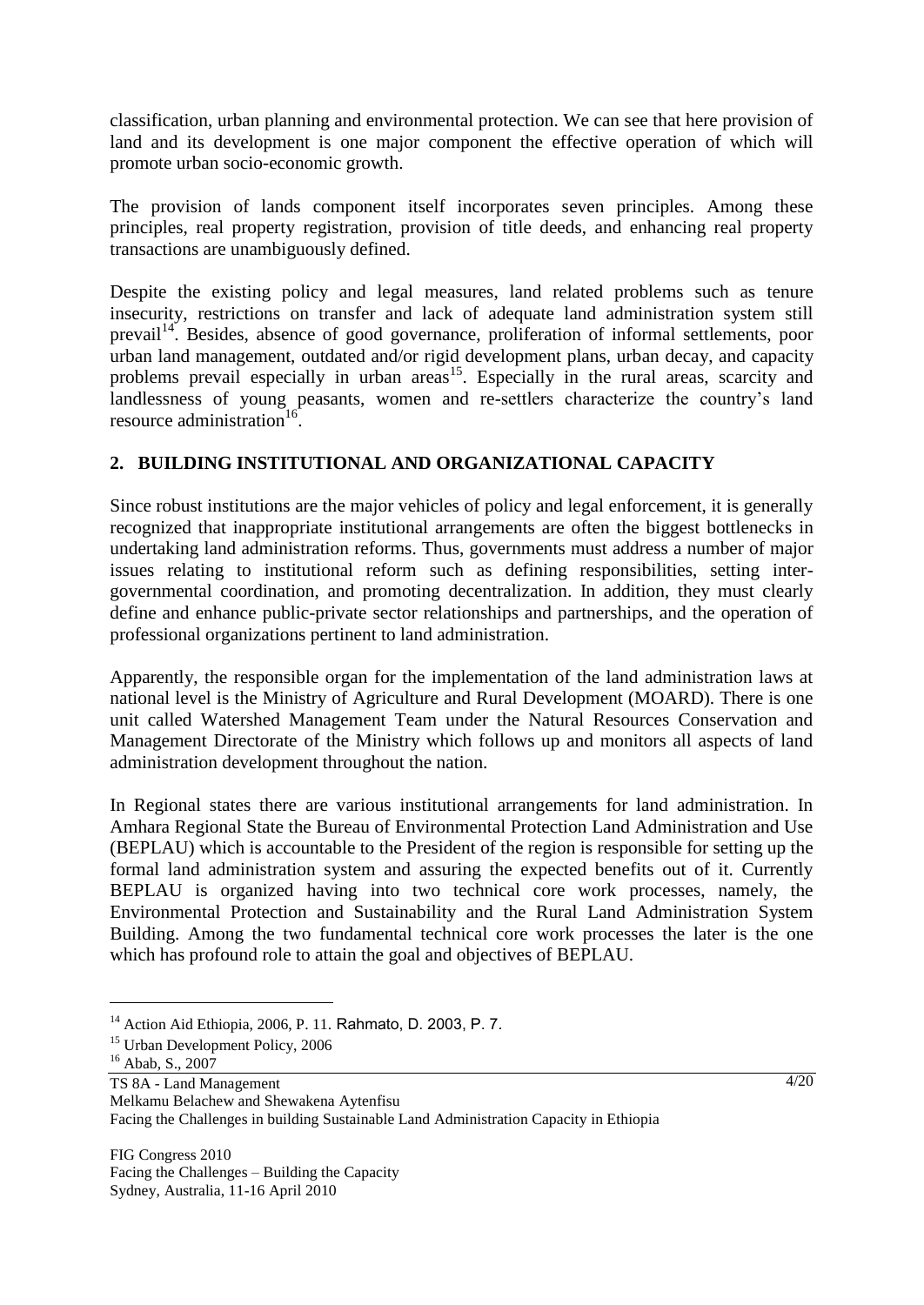In this region there are 10 Zonal offices having 14 positions each. Like wise there are 128 Offices at Woreda level which are supposed to have 17 staffs each. The structure of BEPLAU is also extended to Kebele level which is the lowest and grassroots level administrative structure. There are 3200 Kebeles" Land Administration Committees (KLAC). In addition, there is one land administration development agent in each Kebele.

In the Tigray region the main body that administers rural land is the regional Environmental Protection Land Administration and Use Authority (EPLAUA). The Authority is accountable to the regional Bureau of Agriculture and Rural Development. The land administration and use core work process has three teams: land registration and surveying, GIS and ICT team, and Research and Legal Drafting team. This structure extends to the Woreda level. At the Kebele level there is a land administration committee.

In the Oromia Regional State, the main administrative body for land is the Oromia Bureau of Land and Environmental Protection (OBLEP). The Bureau is made accountable to the President of the Oromia region. The Bureau has been given power to establish branch offices at the Woredas and towns of the region. Interestingly enough, the Bureau has the power to administer both rural and urban land, unlike the case in the other regions in the country. Including the newly planned Urban Land Administration Core Work Process, there are four basic core work processes within the Bureau: Rural Land administration, Land Use, and Environmental Protection. Especially, the Rural Land administration comprises of four major tasks, namely, land registration, surveying, valuation and land dispute resolution, and land use control. Similar arrangement extends to the Woreda level.

In the Southern Nations, Nationalities and Peoples Regional State, the Natural Resources Administration and Environmental Protection is organized under the region"s Bureau of Agriculture and Rural Development as the Bureau"s main core work process. The Rural Land Resource Development and Administration Team is established in this core work process having four professionals in surveying, land registration, land use and rural land development activities. This arrangement is followed in the Zones and Woredas.

In the Developing Regions of the country, though in varying degrees, a policy and legal development activities are underway. However, a critical shortage of resources is proved to be a bottleneck to these endeavors.

While Ethiopia has made considerable achievements in laying down sound land administration system and has established institutions at different levels, there is evidently lack of uniformity in terms of capacity, mandate, and level of progress. For instance, the Amhara and Tigray regional states where the institutions of land administration are organized as autonomous organs have proved a better land registration and certification. In the other regions where there is a different institutional arrangement, there is a very limited progress in the same activities. Above all, the absence of strong national institution that gives clear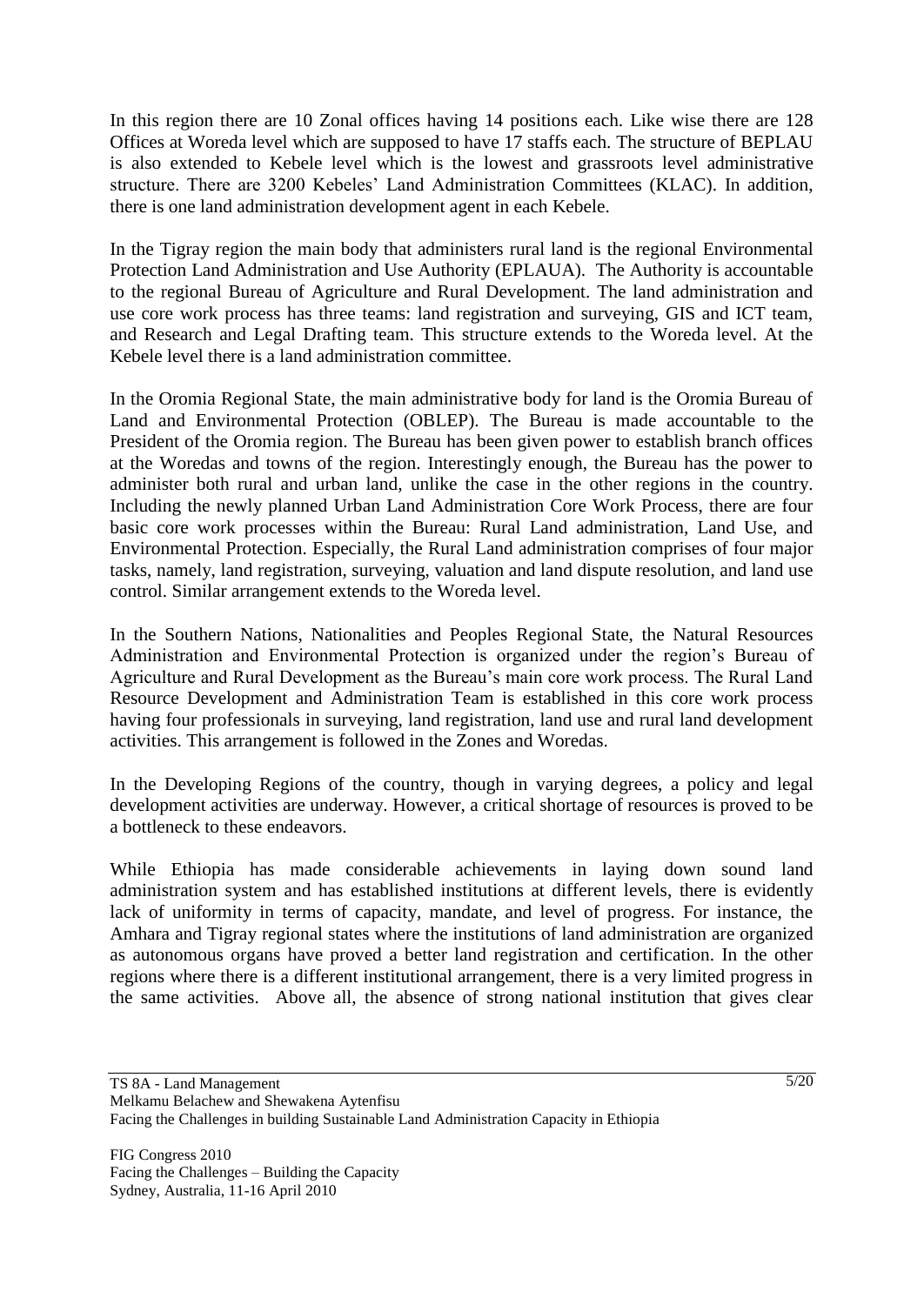policy, legal, technical, and financial guidance for both rural and urban lands in an integrated approach has resulted in uncertainty and duplication of  $efforts<sup>17</sup>$ .

The question is as to what should be the wisest institutional and organizational arrangement to build up for sustainable land administration capacity in Ethiopia. The institutional arrangement that should be suggested must adequately address the problems of uncertainty, intolerable diversity, and fragmentations of efforts and in the application of land laws and policies in the country. Further, land being the vital asset of the whole Ethiopian people, it is wise to think about balanced progress in the land administration practices. This in turn will facilitate equitable distribution of land related infrastructures all over the country thereby maintaining sustainable peace and order.

Presently, there are three alternatives for the establishment of institutions for land administration systems in Ethiopia under discussion among policy makers, development practitioners and academicians<sup>18</sup>. Almost all of these alternatives give great account to the existing land administration institutions and experiences obtained in the country. The first option is establishing strong Core work process directorate within the Ministry of Agriculture and Rural Development. The second alternative is to establish an entirely new federal ministry known as Ministry of Rural Lands and establishing three Sections, namely, the Rural Land Administration and Use Section, Surveying, Mapping, and Land Information Management Section, and Research, Training and Legal Development Section immediately under the Ministry. The third option is the establishment of a new federal body called the Ministry of Lands which administers both rural and urban lands in a unified manner. Under this Ministry, there will be four Sections, namely, the Rural Land Administration and Use Section, Urban Land Administration, Lease and Use Section, Surveying, Mapping, and Land Information Management Section, and Research, Training and Legal Development Section.

In the opinion of the authors, the third option is the best one with little modification as it implies the regulation of all types of lands by similar body. The justifications given for administering both rural and urban land in a unified fashion are many. Firstly, the nature, principles, objectives and significances, and technologies of real property registration in respect of both the rural and urban land are almost the same. Secondly, this approach saves human, financial and technological resources in a much better way. Thirdly, the responses given to various problems in land administration are relatively uniform. The fourth reason is related to payment of compensation during expropriation which needs to be done based on similar rules to attain the required fairness and equality. The last reason pertains to the urban expansion that is happening in Ethiopia at an alarming rate. In the later case, with similar institutions and laws being involved in the land administration, it will be quite easy to administer the newly incorporated rural lands to the urban territory. Also one may note the current global trend towards multipurpose cadastre and cooperation.

<sup>&</sup>lt;sup>17</sup> Deininger, K., Zeverbergen, J., et;al 2008

<sup>&</sup>lt;sup>18</sup> MoARD, five years strategic plan draft document, 2009

TS 8A - Land Management

Melkamu Belachew and Shewakena Aytenfisu

Facing the Challenges in building Sustainable Land Administration Capacity in Ethiopia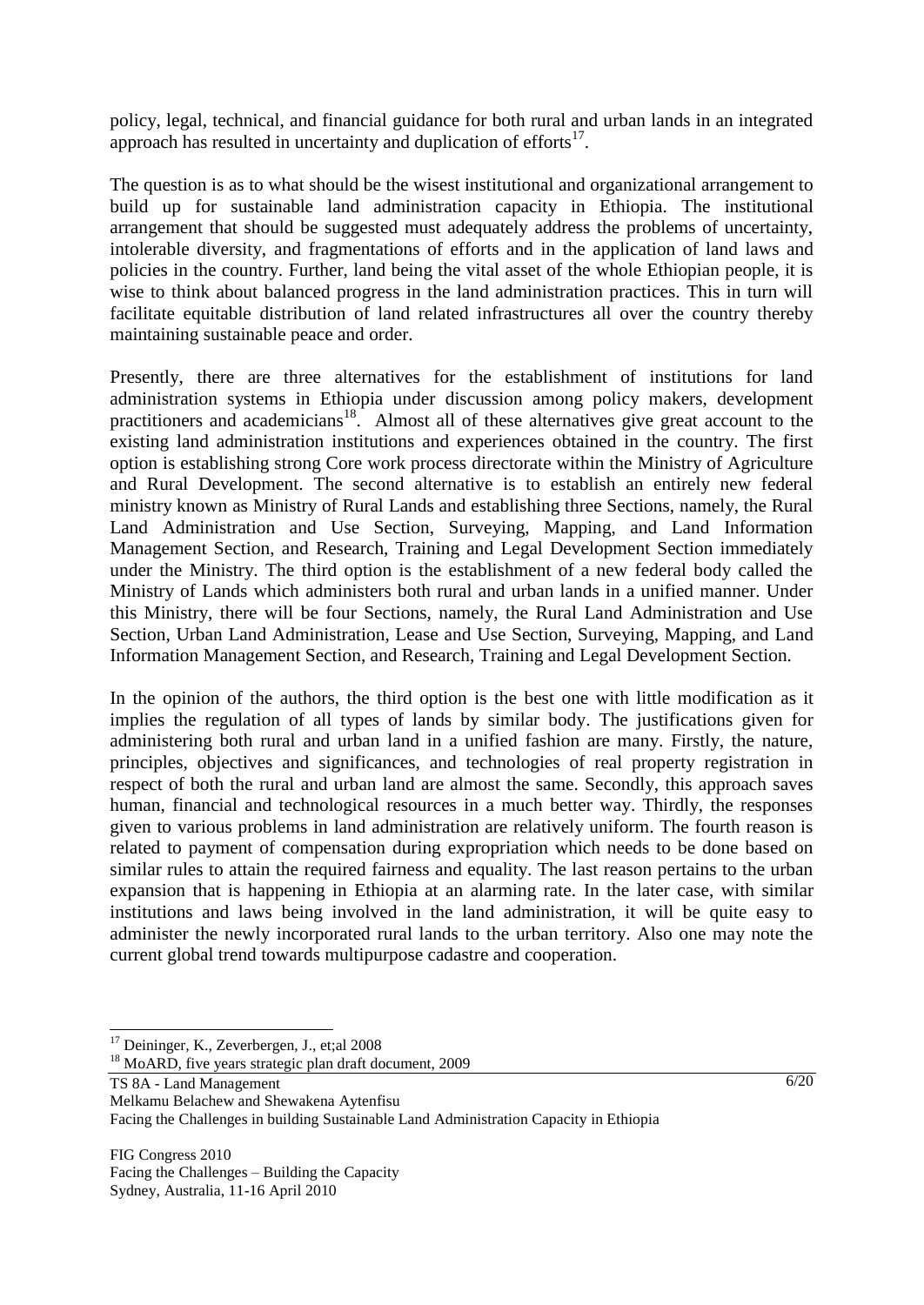Therefore, the authors suggest that the national institution for administering sustainable land administration in Ethiopia must handle all types of land, i.e. rural and urban under one roof with similar decentralization of the same arrangement. Indeed, already the Oromia Bureau of Lands and Environmental Protection has set this kind of structure. However, we strongly claim that the separate treatment of rural and urban lands even in the same institution serves no purpose and may not bring a paradigm shift in the present institutional arrangements.

# **3. BUILDING LEGISLATIVE CAPACITY**

A workable land administration is almost unthinkable without putting in place the appropriate legislative framework in sufficient detail and quality. Figuring out the already existing rules is very important; so is the suggestion of inclusion of at least some other important ones. So also an inquiry in to the form in which the various real property legislations are to be put is of tremendous significance for the purpose of effective and efficient land administration in Ethiopia.

## **3.1 Over view of Existing Legislations**

### 3.1.1 Real property registration legislation

One critical area of Land Law that requires an active legal regime is registration of real property. Cadastre and land register are two important systems of effective administration of immovable properties. The problem is that in Ethiopia such laws generally do not exist at least in sufficient detail or when they exist, they are rendered inapplicable.

In this regard, it is extremely important to see the contents and status of the civil code provisions on registration of immovables under Title X of the Ethiopian Civil Code.<sup>19</sup> There are 93 articles governing this important area. They regulate cadastre and land registration in a unified approach. Interestingly, they provide the responsible body for real estate registration<sup>20</sup>, the major types of registration (registration of immovables-both private and public, of owners, of mortgages, of acts/documents, and envisage even others), contents of the register and rights which are registerable, procedures and forms of registration, some aspects of updating the register, and the effects of the registration<sup>21</sup>. They also provide other important features or principles of real estate registration namely publicity of the register, financing of the register by charging of fees, individualisation of registered immovables by giving parcel identifiers, and completeness, though they fail in some features mainly state guarantee of the register by paying compensation during loss or error.

Although, these provisions may not be complete and up to date due to the various changes that occurred in Ethiopia after their adoption, they meet the minimum standards for cadastre

 $21$  Ibid

 $\overline{a}$ 

TS 8A - Land Management

Melkamu Belachew and Shewakena Aytenfisu

Facing the Challenges in building Sustainable Land Administration Capacity in Ethiopia

<sup>&</sup>lt;sup>19</sup> Melkamu, fig Stockholm, pp.16

<sup>&</sup>lt;sup>20</sup> Civil Code, 1960, Art. 1554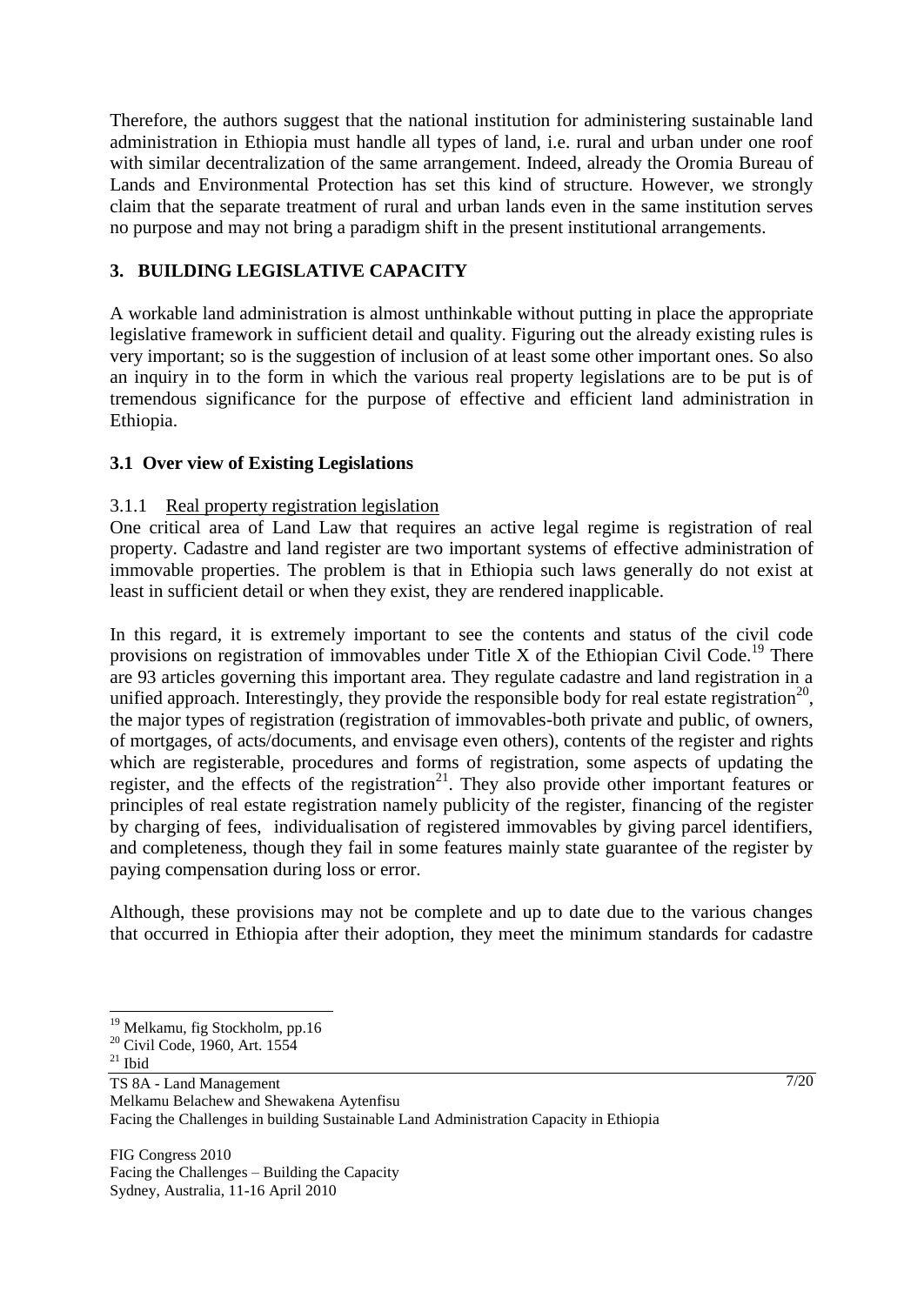and land registration and could, if applied, contribute quite significantly to the country"s  $development.<sup>22</sup>$ 

Nevertheless, what is paradoxical and even shocking is the fact that the same civil code has suspended their application until an order setting a date for their application is issued by the government<sup>23</sup>. Sadly, no government has ever issued such order leaving the real property registration matters unregulated or subjecting them to the awkward customary practices at least until very 1997.

On the other hand, the recent rural land registration laws, which were discussed before, that exist in few regions are not only inadequate in their content but also have covered a few parts of the country (Amhara, Tigray, Oromia, and SNNPs) in varying degrees. In fact, the start by itself is quite encouraging and there is a lot of progress going on in the country.

### 3.1.2 Lease Legislations

### 3.1.2.1 Land Lease

In Ethiopia, there are two major types of lease, namely, house lease and land lease. House leases may be residential or commercial. There are two systems of rental of buildings: private and public. The government owns a lot of urban houses after the nationalization measure through Proc. 47/1975, a proclamation to provide for the ownership of urban land and extra houses. The Rental Agency administers these houses. It puts a regulated and mostly fixed rate of rent for its tenants. On the other hand, private owners of residential and commercial houses are at liberty to put the market price for rent. This is governed by the civil code tenancy provisions in detail (2896-3018).

Concerning rural land, there are generally three types of lease arrangements in Ethiopia. These are lease to other farmers, lease by farmers to investors, and lease by state to investors. On the other hand urban land, lease is the cardinal and exclusive land holding system to transfer urban land to users in accordance with the master plans of each urban area. Urban land lease is governed by a special legislation known as the Lease Holding of Urban Lands Proclamation No. 272/2002. The scope of application of this law is "to an urban land held by the permit system, or by lease-hold system or by other means prior" to the coming of this proclamation as well as to an urban land permitted after the adoption of the same law. The period of lease shall vary depending on the level of urban development and sector of development activity or the type of service and shall have, in any town in Ethiopia. The maximum ceiling is, however 99 years.

#### 3.1.3 Planning and Building Legislations

The Civil Code of Ethiopia has one chapter (Chapter 4) under Title IX dealing with town planning areas. The rules in this Chapter envisage the establishment of town planning, town plan, building permit and compensation during expropriation. However, almost all of these

<sup>&</sup>lt;sup>22</sup> Melkamu, fig Stockholm, pp.16

<sup>&</sup>lt;sup>23</sup> Civil Code, 1960, Art. 3363

TS 8A - Land Management

Melkamu Belachew and Shewakena Aytenfisu

Facing the Challenges in building Sustainable Land Administration Capacity in Ethiopia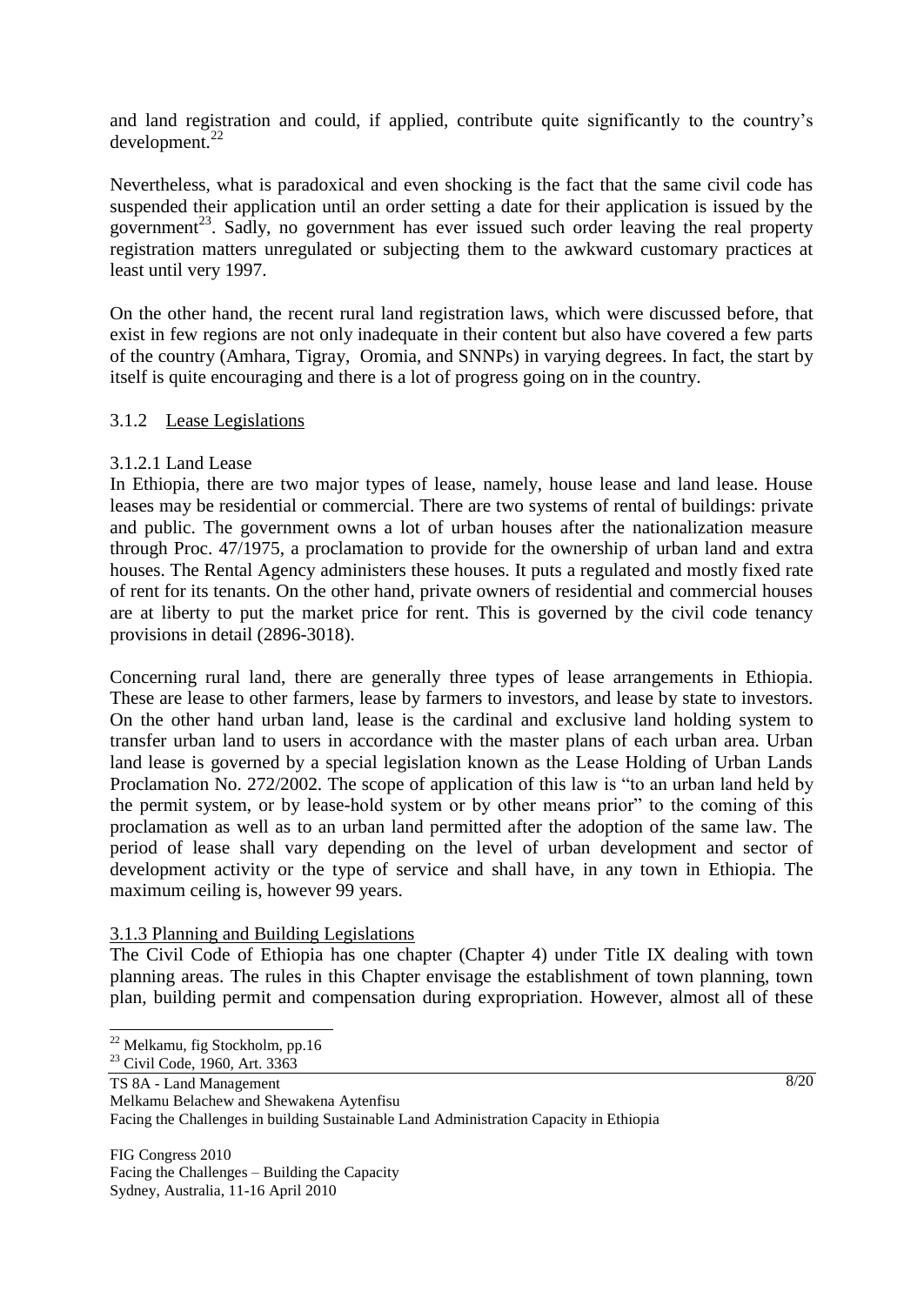and other matters in this part/chapter of the Civil Code are regulated in sounder manner under the recent laws which we shall subsequently discuss. Hence it appears that Chapter 4 of the Code (including the above provisions) is impliedly repealed by the newer legislations.

The present basic law on urban planning is the Urban Planning Proclamation No. 574/2008, adopted at national level and repealing the Preparation and Implementation of Urban Plans Proclamation No. 315/1987. The objectives of this law are establishing a legal framework in order to promote planned and well developed urban centres; and regulating and facilitating development activities in urban centres and thereby enhance economic development of the country.

Based on the national and regional development strategies and schemes three hierarchy of plans shall be considered. These are national urban development scheme, regional urban development plan, and urban plans. Further, the law recognizes two types of urban plans. They are city wide structure plan and local development plan.

As it is usual in other matter legislations, this law gives the regional states powers and duties to implement it which is commonly accomplished by adopting a similar legislation.

The other laws are related to buildings. The first building law is Ethiopian Building Proclamation No. 624/2009. The general objective of this law is to determine the minimum national standard for the construction or modification of buildings or alteration of their use in order to ensure public health and safety. Another law relating to buildings concerns condominiums. Specially, condominiums are recent phenomenon in Ethiopia. The law issued at national level is called Condominium Proclamation No. 370/2003. The main objectives of this proclamation are to implement other alternatives of urban land use in addition to plots basis urban land use, to narrow the imbalance between demand and supply of housing, maintain beauty of the urban areas, and to improve land use and supply of house.

#### 3.1.4 Environmental and Forestry Legislations

Environmental legislations are available both at federal level. At present, at the federal level, there are three proclamations dealing with the environment. These are the Environmental Protection Organs Establishment Proclamation No. 295/2002, the Environmental Pollution Control Proclamation No.300/2002, and the Environmental Impact Assessment Proclamation No. 299/2002.

The first proclamation assigns responsibilities to separate organizations for environmental development and management activities with the view to establish a system that fosters coordinated but differentiated responsibilities among environmental protection agencies at federal and regional levels.

 $9/20$ The major legislation is the Environmental Pollution Control Proclamation No. 300/2002. This law has been adopted to protect the environment, to safeguard human health and wellbeing, to maintain the biota and the aesthetic value of nature, and to eliminate or mitigate

TS 8A - Land Management Melkamu Belachew and Shewakena Aytenfisu Facing the Challenges in building Sustainable Land Administration Capacity in Ethiopia

FIG Congress 2010 Facing the Challenges – Building the Capacity Sydney, Australia, 11-16 April 2010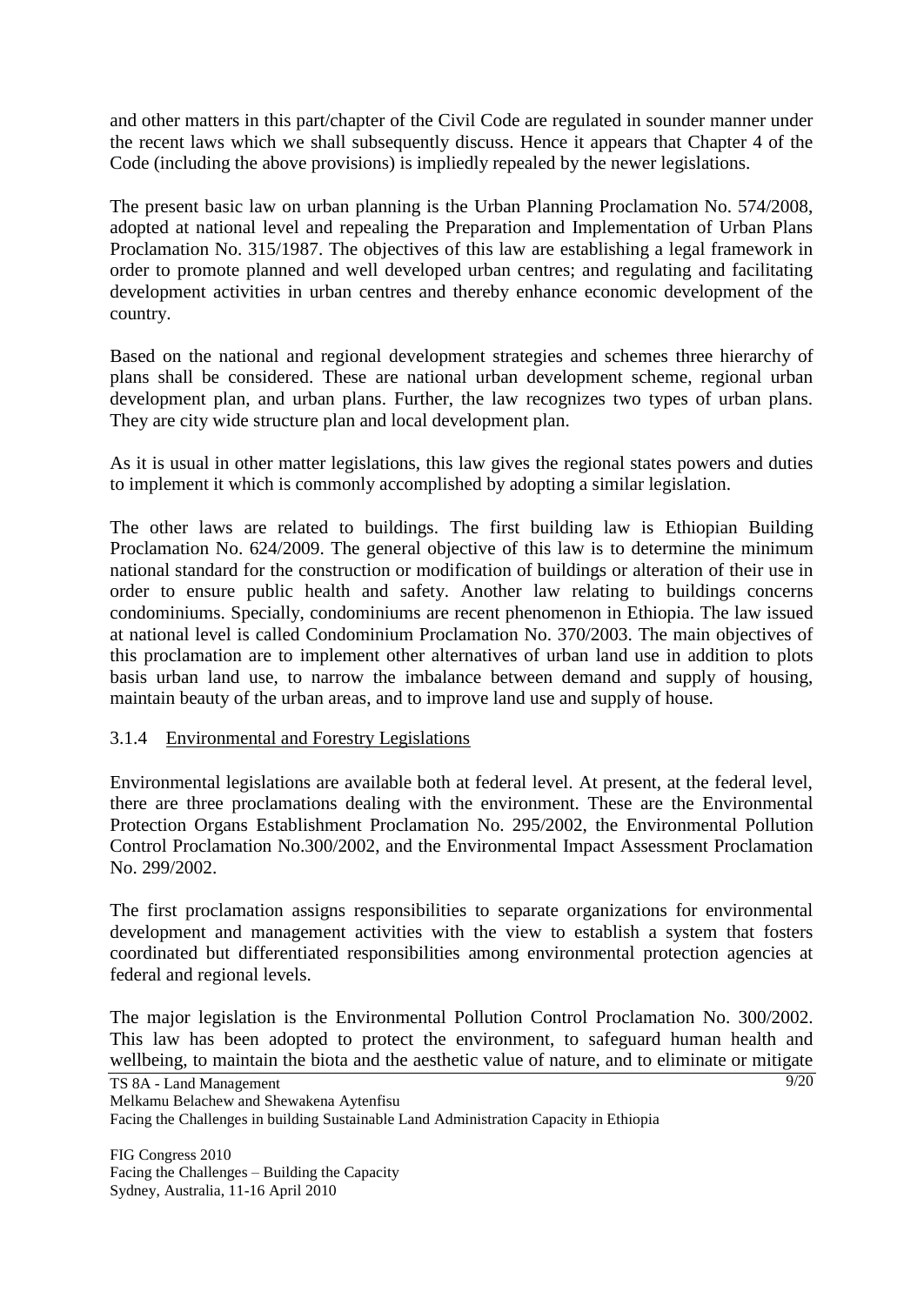pollution as an undesirable consequence. More specifically, the law addresses control of pollution, management of hazardous waste, chemical and radioactive substance, and management of municipal waste.

The Environmental Impact Assessment Proclamation No. 299/2002 is the third legislation of importance. This law regulates such matters as considerations to determine impact, environmental impact study report, public participation in environmental impact study report, and others.

Forests are also regulated. Normally, in the Civil Code, trees are intrinsic elements of the land on which they stand and, as a result, are immovable properties. Historically, there were a number of legislations on forests. These include the State Forest Proclamation No.225/1965, Private Forest Conservation Proc. No.226/1965, and Putative Forest Proclamation No.227/1965. At present, all these laws are repealed. The main legislations which regulate forest conservation, development and utilization are the Convention on Biological Diversity, 1994, to which Ethiopia is a party, the Forestry Conservation, Development and Utilization proclamation No.94/1994 and the Trade of Saw Logs and Veneer Logs Regulation No. 351/1968. Proclamation no 94/1994, provides for three types of forests, namely, state forests, regional forests, and private forests.

## **3.2 Code on Immovable Property: Land Law in Prospect**

Presently Ethiopian general immovable property legislation is found in different titles and parts of the Civil code and in different proclamations on piece meal basis. For example, the definition for immovable property is found in Title VI, some rights in rem, i.e. real property such as usufruct, servitude, in Title VIII, public domain, expropriation, association of land owners, and town planning in Title IX, register of immovable property in Title X, and contracts relating to immovable properties such as sale, lease and mortgage in XVIII of the Civil Code.

Today, land and legal practitioners such as judges, land administrators, etc in Ethiopia actually find it difficult to apply the legal provisions in the Civil Code. In fact, it is not unusual to find a judge who even is not well aware of the meaning and existence of some provisions such as those on town planning and registration. No doubt, lack of adequate curriculum addressing real property has been one major factor for this. However, the location of those economically significant laws at different parts and contexts in the Civil Code and other legislations is even more important contributing factor for the problem.

Starting from any conceptual analysis, real property or immovable property, on which quite much of our life is dependent especially in our agrarian society, must be dealt with comprehensively, covering all subjects of importance about the subject. Even a slight confusion in this regard means a lot in terms of the implication in the economy and life. Because in the absence of simple and complete legislation, land administration in Ethiopia at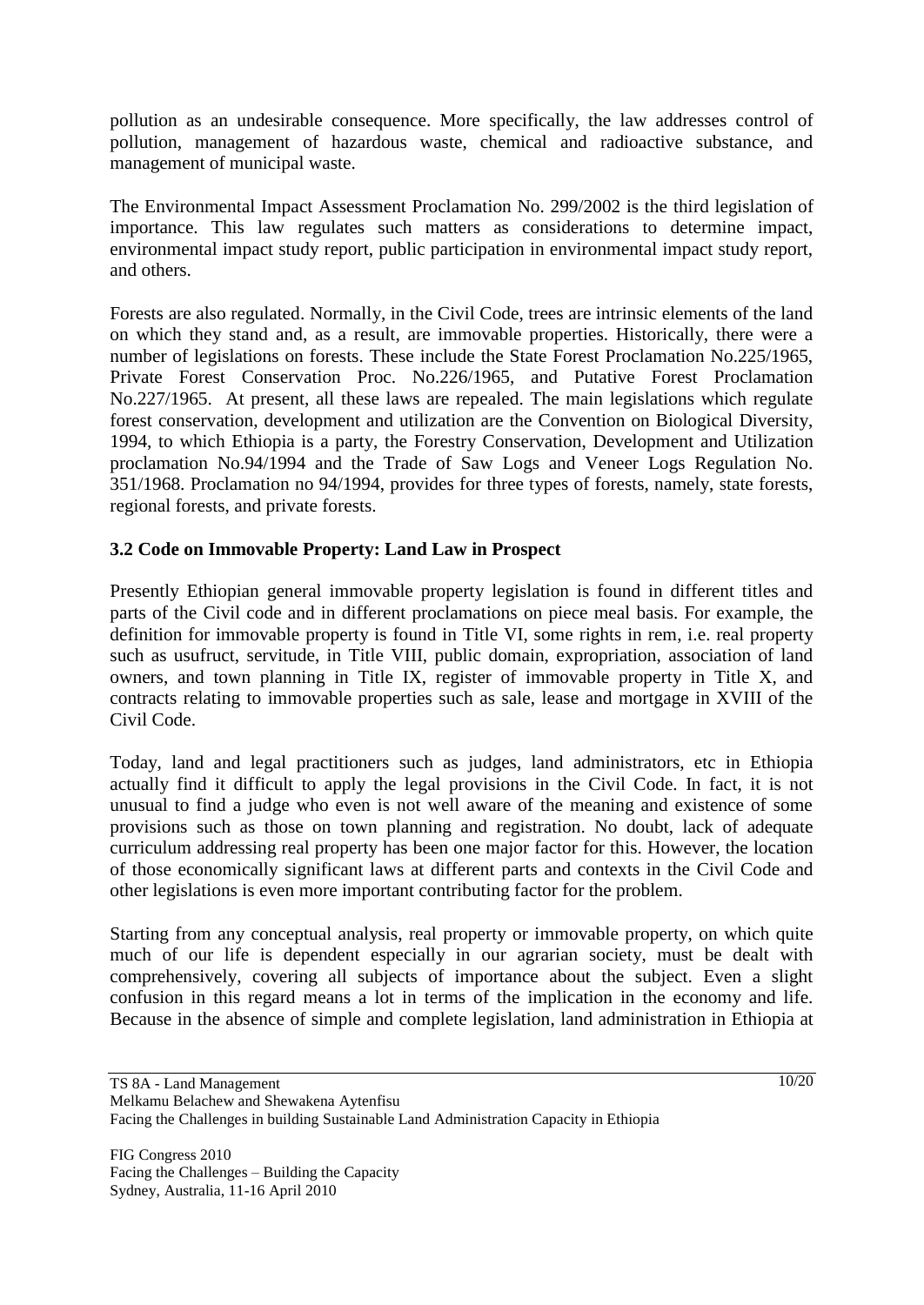all levels will simply be impossible thus curtailing the effort towards sustainable land administration.

Therefore, the collection of all titles of the Civil Code dealing with immovable property and restructuring them in a comprehensive, simple, and logical order is a decisive measure which the present condition of the country seeks a lot. Quite many countries in the world are following this trend with many visible fruits of development and prosperity. For example, in Sweden, many matters relating to real property are regulated in a single legislation called "Land code".

Some of the advantages of having a systematically arranged legislation on immovables are:

- Immovable properties will get the degree of attention needed taking into account their importance to the economy,
- Practitioners and others involved in the subject will find it easy to apply in any dealing with real properties,
- Immovable legislation will start to contribute, as it must, vibrantly to our growth while it will stop to be an "untouchable zone",
- Immovable will be efficiently managed or administered thereby bringing the highly sought sustainable development,
- It will create a favourable condition to create other legislations while capitalizing on history and culture.

The unified land law, therefore, has to be reformulated in such a way that any user, be he practitioner or researcher, can have an easy access to land related legal information in optimum clarity and comprehensiveness. The prospective law has to clearly and realistically define land, buildings, the relationship between a piece of land and a building. It has to encompass all major subjects of land legislation in a single code with the best possible content, clarity and logical coherence. That is rightfully when we can say that the capacity of the real property legislation is properly built. The major subjects to be dealt with should include real property, fixtures, different use rights to real property, tenancy, lease, cadastre and land register, easements, and mortgage. Moreover, the code should regulate matters of real property formation, utility applications, joint facilities and joint property units. This is not to say that these are the only matters to be addressed; one should deeply and critically look at any other subjects that can best be included such as environmental legislations and expropriation laws.

# **4 LAND ADMINISTRATION IN PRACTICE**

Formal land registration and conventional cadastral system is a recent development in Ethiopia particularly in rural settings. In the past six years, astonishingly, in the implementation of the system, Ethiopia managed to register and distribute close to 8 million land holding certificates in an innovative and pro-poor approach within a relatively short time. The system implementation is characterized as a home grown adjudication process, massive

TS 8A - Land Management Melkamu Belachew and Shewakena Aytenfisu Facing the Challenges in building Sustainable Land Administration Capacity in Ethiopia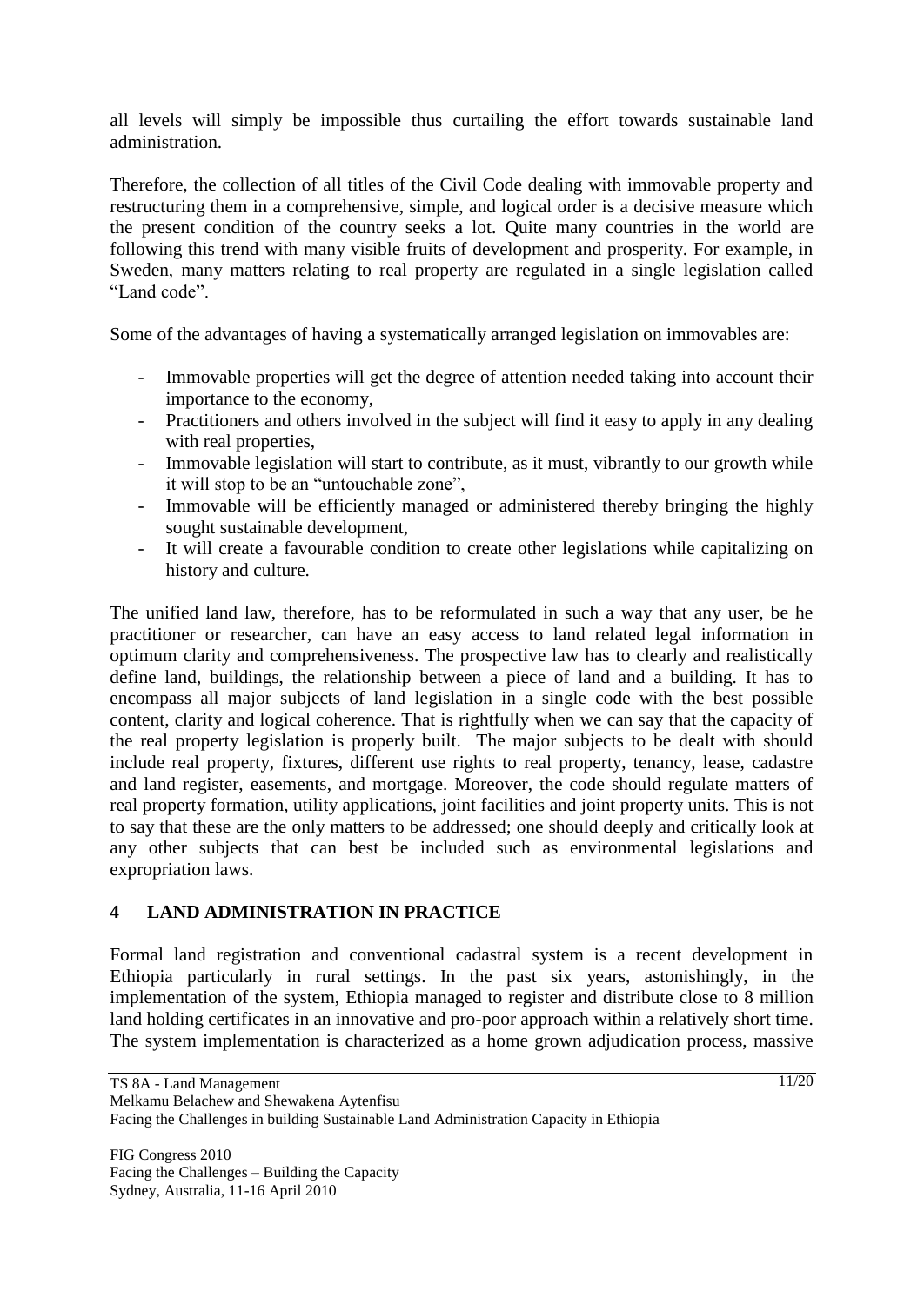in scale, pace and cost effectiveness, participatory and public process. It is worthwhile to explain and communicate the achievements of the process at this stage for the rest of the world.

Following the introduction of the land registration program to any given Kebele, a Land Administration and Use Committee (KLAC) that is directly elected by popular vote, assumes responsibility for implementation in a labor-intensive and field based process. The traditional measurement is the way of parcel boundary demarcation and definition merely in nongeometric methods. The boundaries are marked by leaving a small strip of land unused and letting weeds grow there. Measuring area and registering parcels details in the field sheets has been done systematically. With this approach, determining the extent of rights would just be a task left for rightful holders and the assumed committee members of the KLAC locally with little assistance from the Woreda land administration experts and surveyors.

Parcels are registered by naming the bordering parcel holder name. The measurement instruments highly vary from Woreda to Woreda across regions based on the resource and availability of personnel and this is implemented regardless of their professional background. Some Woredas used tape meters and graduated ropes, others used compass, and still others simply used the local area measurements. The type of data collected include property attribute data (identification of parcels, area, bordering names, fertility status, means of acquisitions, and locality of the parcel where it is situated), land holder information and legal rights and encumbrances. According to the legal documents the benchmark for the registration is the recent redistribution that varies from region to region and even in the same region. For instance, the recent land redistribution is carried out spontaneously in 1997 in Amhara region only as a means of creating equity among rural community<sup>24</sup>.

During adjudication, each land holder should be on his/her parcel when KLAC and the Woreda expert(s) arrive. If one is not there, adjudication will proceed based on local information (LAC-members, neighbors who are around). During hard time in adjudication the rightful holder of a particular parcel should present either written document or people who executed the then redistribution in person as evidence. There is also another chance to present claim and complaints on the public hearing meetings. If one is not there, one might run risk of others claiming his or her land. It is possible that changes are made compared to the captured data before the certificates are finalized. In this method there is no mapping or even sketch maps. Therefore, based on these mechanisms there is an attempt to maintain the data quality and the information in the register.

Once registration has been completed and results checked by the public the rightful land holders receive a provisional certificate identifying their holdings that serve for one year. Upon entry and completion of all the information for a Kebele registry book a permanent first

<sup>&</sup>lt;sup>24</sup> In his research report entitled "The Promised Land", Ege Svein (1997) provided a detailed and first hand account of the motive, nature and consequences of the Amhara land redistribution that suddenly took place in 1997.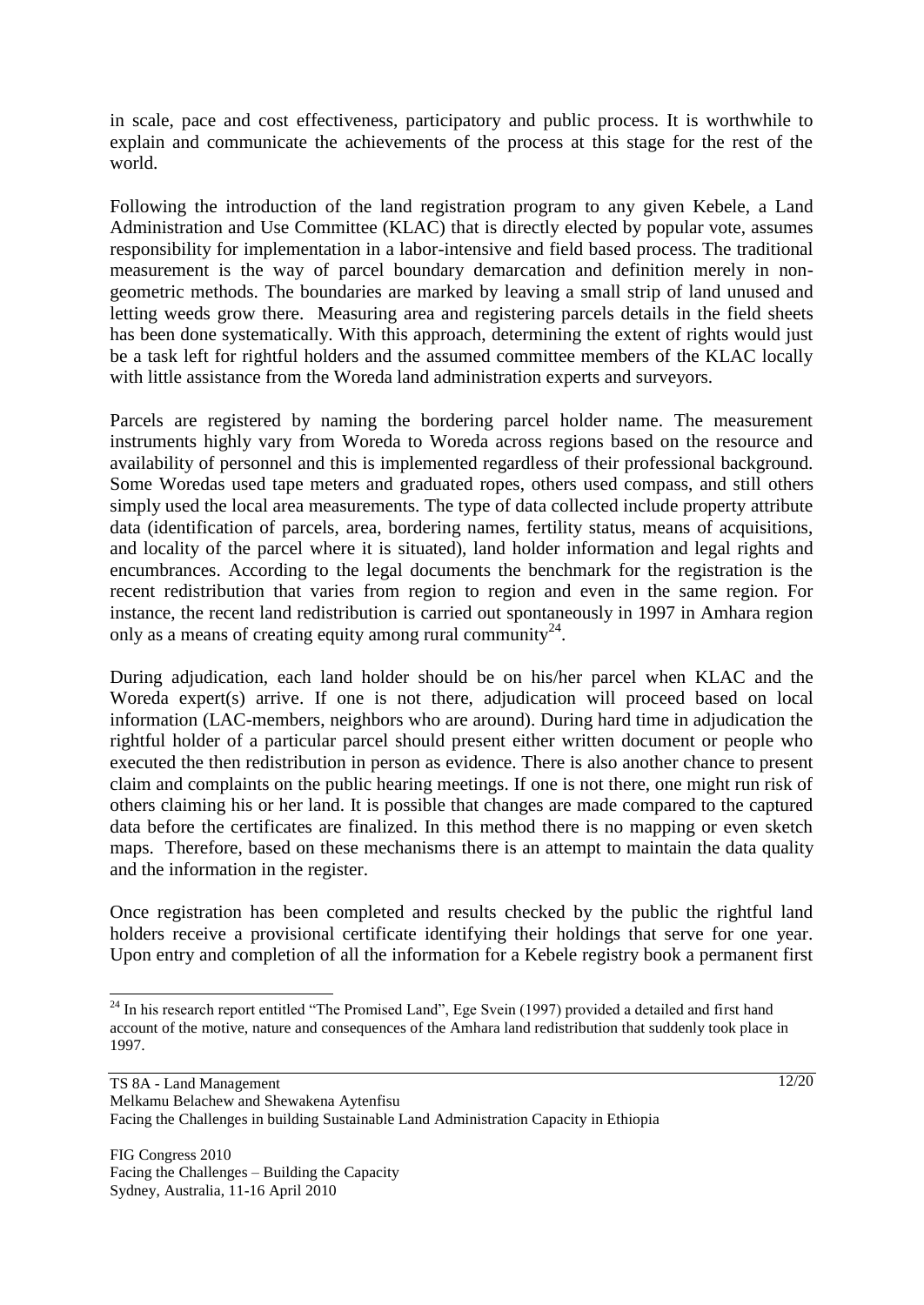level land holding certificate is issued, the holders" pictures attached thereto. For security reasons copies of the registry book are to be kept at Kebele and Woreda offices though this is not implemented yet at Kebele level.

On the other hand, the second type of land registration is carried out conventionally with support of modern surveying instruments like total station, precision GPS, Hand Held GPS, preparation of Kebele registration Index map by using HRSI. The Use of precision RTK GPS has been tested at pilot level. The piloting is objectively designed to develop "a way of working" with innovative approach to the new envisaged land administration system throughout the region in particular and to the nation at large. The cadasteral surveying, mapping and registration in this way is carried out mainly in the two pilot kebeles of the region. Data collected in the field were converted into a map showing the boundaries for the properties in the pilot project areas. The maps were then used as a basis for registration of properties, each with its respective designation number. With some modification in methodology the RTK GPS is currently used in irregation potential areas as one option of surveying.

The present land certification system, despite its being innovative in a number of aspects, limits itself totally to administrative records which lack basic spatial framework and registry maps. This makes updating practically difficult and relatively time taking when there is a change in parcels boundary due to property formation measures.The situation basically calls for the urgent need to look into an operational and affordable solution for spatial referenced data capturing and maintenance.

Recent development elswhere in the world has shown that a corner stone in a modern land administration system is a computerized register which comprises detailed information at individual land parcel level. In recognition of this, Ethiopia is making considerable efforts to automate the land administration system. Especially, the Amhara Region has been exerting its effort to modernize the rural land registration and surveying operation by introducing IT infrastructure. The Information System for Land Administration (ISLA) software was developed in 2004 for land record management. The software is redesigned in 2006 and further developed in 2007. Significant achievement is obtained in introducing the system at Woreda level. Up to now, the regional Bureau managed to help 38 Woredas to computerize their land records using ISLA of which 20 Woredas are supported financially by SIDA land administration project in the region. The system basically manages the attribute information of holdings which is linked to the spatial dataset. In this regard poor condition of the telecommunication infrastructure challenges the introduction of the automation in the land administration sector. Consequently, the computerization is working in a stand alone environment though it is possible to work in client/server and networked environment. Besides, shortage of trained man power in database administration and the need to employ much labor for digitization of the land record requires huge resources, which remains a challenge to be faced.

#### **5 OPPORTUNITIES FOR INTERVENTION**

TS 8A - Land Management Melkamu Belachew and Shewakena Aytenfisu Facing the Challenges in building Sustainable Land Administration Capacity in Ethiopia

FIG Congress 2010 Facing the Challenges – Building the Capacity Sydney, Australia, 11-16 April 2010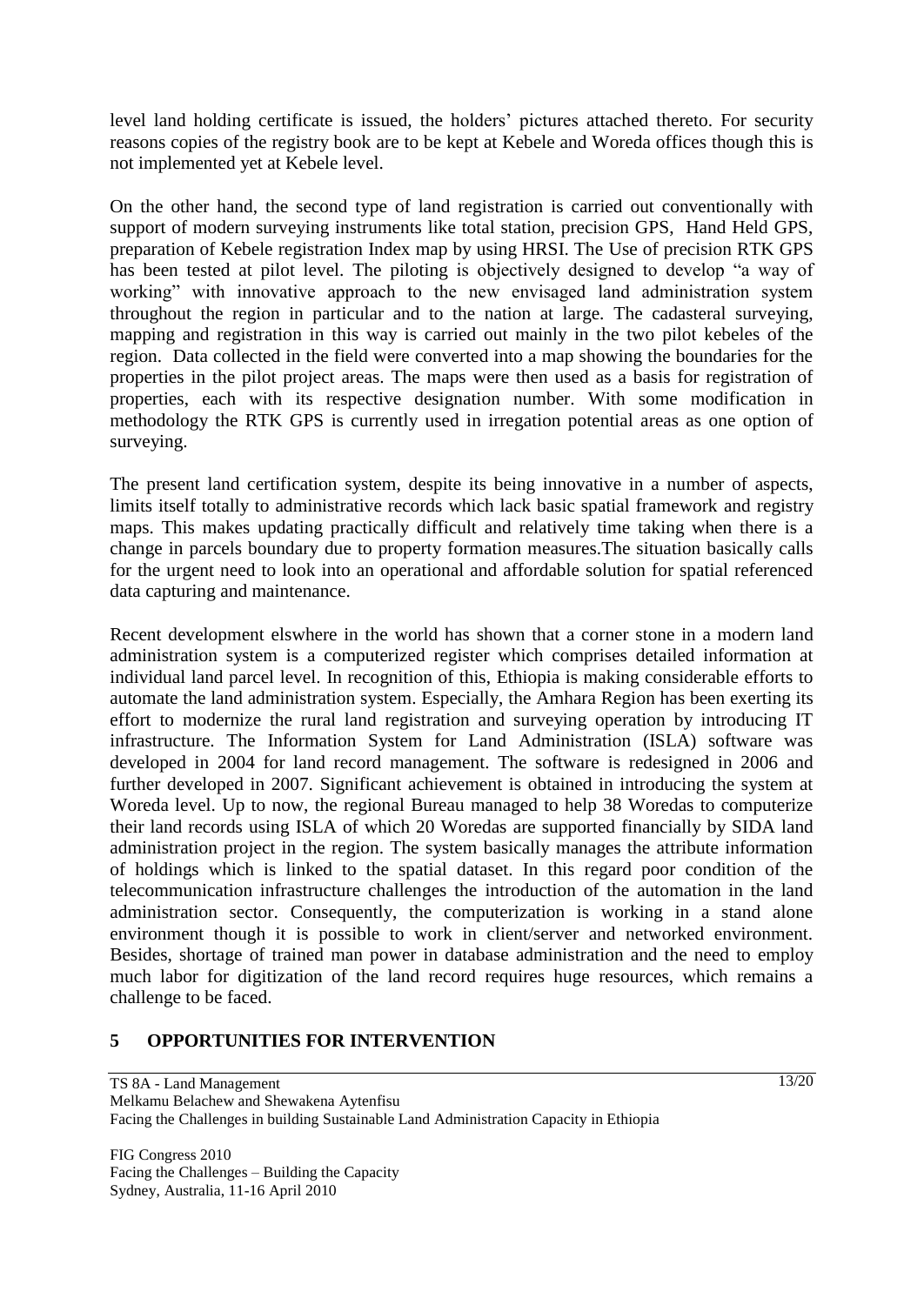It may be important to figure out the possible positive opportunities for any developement partner at differnt levels who sre willing engough to support sustainable land mangement in Ethiopia. Though there are quite different measures being taken by the regional government at varied levels, we shall consider two major measures being taken especially by the government of Ethiopia through the MOARD. Let us take up each of these measures.

# **5.1 The Five Years Strategic Plan for Land Administration in Ethiopia**

The Federal Republic of Ethiopia has recently adopted a five year strategic plan for sustainable lad administration in the country. The plan addresses the SWOT analysis of the existing land administration system in practice and potential areas of intervention. The planed activities include<sup>25</sup>:

- Finalize the first level registration and certification in one year,
- Complete coverage of the nation in cadastre in the coming five years,
- Computerize the land record in three years,
- develop a strategic master plan for the nation in 3 years, and develop local level development plans in appropriate scale,
- Review and prepare operational legal framework,
- Strengthen the existing once and establishing land administration organs where it is does not exist, and
- Build the necessary human and material capacity.

These activities clearly indicate the different areas of intervention or cooperation by the government and any other organization that can support these vital initiatives. For instance, one area of such intervention is the human resource capacity building. The strategic plan clearly outlines the different levels of education and training required to put in place sustainable land management in the country. Thus by 2015 it is planned to produce nearly 56,000 professionals in land management. Out of this 22,500 will be trained in certificate (3 months), 27,500 in diploma, 4,640 in under graduate degree, and 60 in post graduate degree. For these levels of education and training the important resource institutions are the Institute of Land Administration of Bahir Dar University, Adama University, the experienced staff in the Bureaus of environmental protection, land administration and use, and the Technical and Vocational Training Colleges. In addition, it is planed to open land administration departments into two other domestic universities taking the model of the Bahir Dar University. Therefore, any governmental and non governmental institutions local or foreign have a very good opportunity to support and facing the challenge through the support of the human resource capacity building at any levels.

# **5.2 The Ethiopian Sustainable Land Management Investment Framework (ESIF)**

TS 8A - Land Management

Melkamu Belachew and Shewakena Aytenfisu

Facing the Challenges in building Sustainable Land Administration Capacity in Ethiopia

 $\overline{a}$ <sup>25</sup> MOARD. Five Year Strategic Plan, PP.7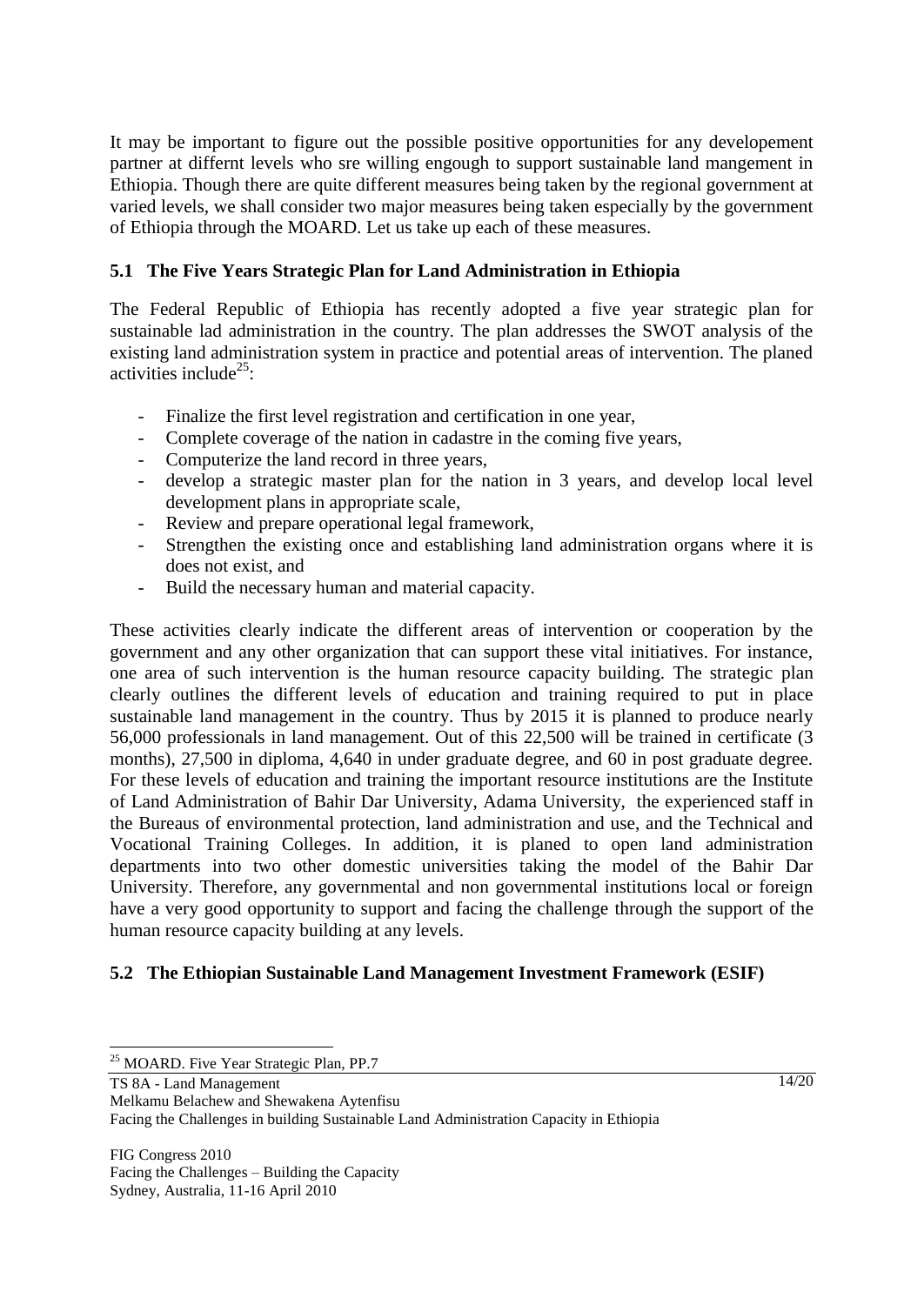The Federal Democratic Republic of Ethiopia has also embarked upon the establishment of what is called the Ethiopian Sustainable Land Management Investment Framework (ESIF). This Framework provides a holistic and integrated strategic planning framework under which government and civil society stakeholders can work together to remove the barriers, and overcome the bottlenecks, to promoting and scaling up sustainable land management (SLM) in Ethiopia.

The goal of the Ethiopian Sustainable Land Management Investment Framework (ESIF) is to "Serve as a national level strategic planning framework for guiding the prioritization, planning and implementation, by both the public and private sector, of current and future investments targeted at addressing the interrelated problems of land degradation and rural poverty"<sup>26</sup>.

The ESIF envisages five major activities or components which fall in one, or more, of the following areas:

- Component 1 Building the ESIF SLM Knowledge Base
- Component 2 Improving the enabling policy, legal, institutional and financial environment for SLM
- Component 3 Building the capacity of public and private sector SLM advisory and other support services providers
- Component 4 Investment in field based projects and programs for promoting and scaling up SLM
- Component 5 Management and implementation of the ESIF.

From this, it is evident that sustainable land management is the focus of the framework. Among the activities under component 2, sub-component 2.1 deals with rural land certification and administration. This sub-component would support efforts to expand the coverage and enhance the land certification process aimed at providing rural households with the secure land user rights they require as a prerequisite for investing in SLM. In due process, the alternative approaches for land registration and certification in the most cost-effective ways from the perspective of promoting SLM would be reviewed. It is also considered to look at the need for area-specific variations in the land certification process, in particular to make provision for protecting and enhancing customary rights and management responsibilities for the use of communal land resources.

In relation to the rural land certification and administration sub-component, there have been several projects undergoing. These include mainly the SIDA Land Administration Project, the USAID Ethiopia Land Administration Project, the Austria International Development Cooperation, and the World Bank Sustainable Land Management Project.

Regarding building of the financial capacity for sustainable land management, the ESIF considers both national and extra-national sources. Generally, a variety of existing and pipe

 $\overline{a}$ <sup>26</sup> MOARD, Ethiopian Sustainable Land Management Investment Framework. Pp.12

TS 8A - Land Management

Melkamu Belachew and Shewakena Aytenfisu

Facing the Challenges in building Sustainable Land Administration Capacity in Ethiopia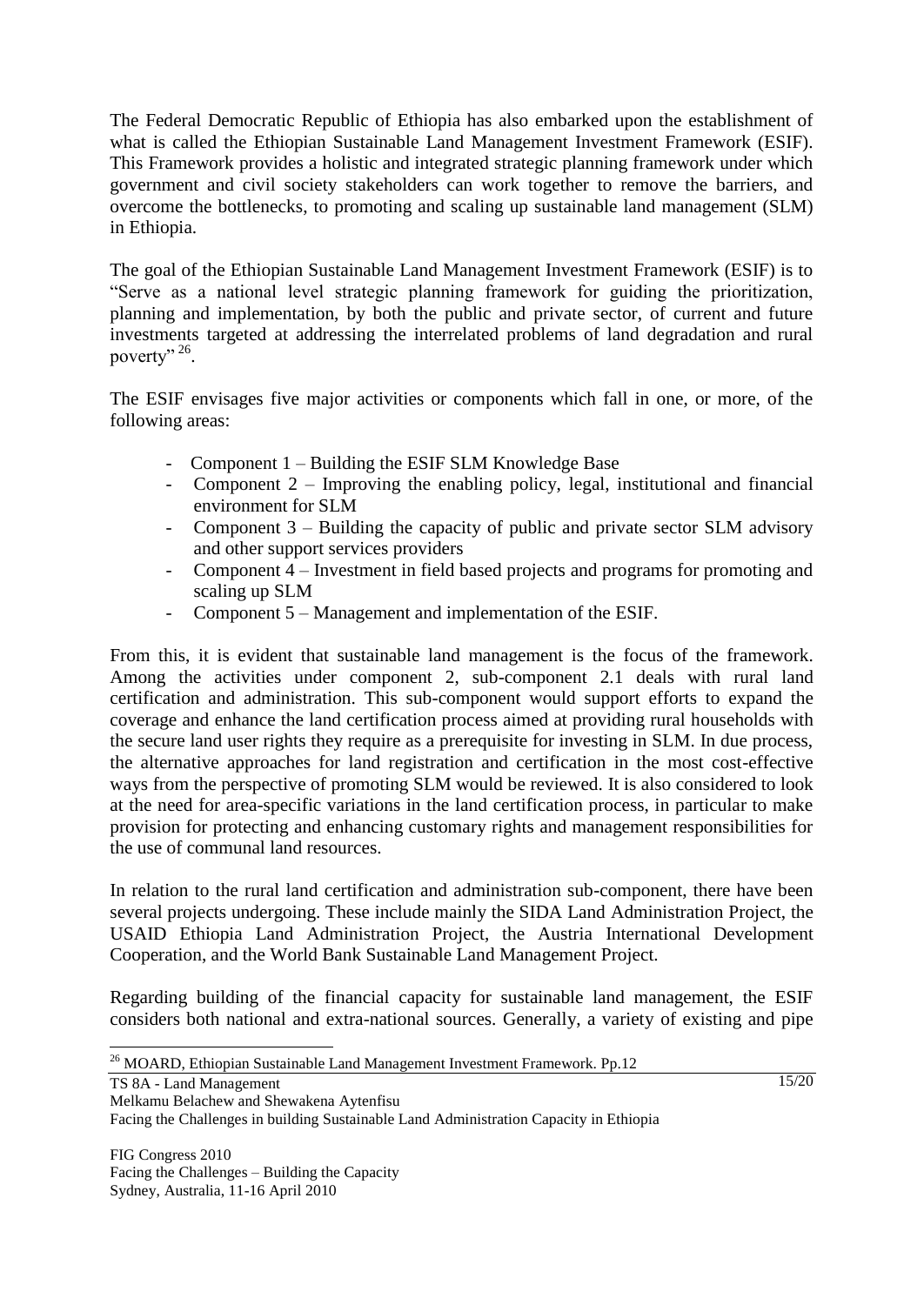line projects would be brought together under the auspices of the ESIF and would provide the initial base line funds required. Additional incremental funding would be sought from a variety of different sources including: (i) federal, regional and Woreda level governments; (ii) development partners (both donor agencies and NGOs); (iii) the Global Environmental Facility (GEF) grants; and (iv) the private sector and civil society (including cash and in kind contributions from the beneficiary rural communities)<sup>27</sup>. Therefore, this could be another area of cooperation by way of helping build the financial capacity thereby supporting the government's commitment. Otherwise, the planned activities are, pragmatically speaking, too ambitious to be fully implemented within the prescribed period, i.e. in five years.

## **6 CONCLUSION**

As elsewhere, in Ethiopia land is a major socio-economic asset of tremendous importance. The way rights related to land are defined influences how land resources are used and, hence, economic growth. The present day Ethiopia is surely well aware of this determining fact and hence land related property is regulated by the country's most supreme law, i.e. the Constitution. In addition to this decisive measure, the country has introduced some policy changes since 1991: the frequency of land redistribution is highly reduced; various ways of transfer of real property are defined; some land laws are issued; and rural land registration and certification is intoduced with an obvious developing interest and commitment.

Despite the exciting progress in a pro-poor sustainable land management, there is following a big challenge especially in relation to enforcement institutions, legal framework, and automation of the land administration.

Not only is the present national land institution, i.e. the Ministry of Agriculture and Rural Development, lacking the necessary and efficient arrangement with respect to land management, but also at present rural land and urban land are enforced separately in an unpredictable and fragmented fashion. Since robust institutions are the major vehicles of policy and legal enforcement, the appropriate institutional arrangement has to be set. In this regard, governments must address a number of major issues relating to institutional reform such as defining responsibilities, setting inter-governmental coordination, and promoting decentralization. Therefore, the existing Ministry of Agriculture and Rural Development must be restructured or another new organ be established in such a way that all types of land, i.e. rural and urban are handled under one roof with similar decentralization of the same arrangement to the regions.

Legislative capacity needs to be built side by side with any practical measure in land administration be it registration, property formation, or automated measures.A workable land administration is almost unthinkable without putting in place the appropriate legislative framework in sufficient detail and quality. Figuring out the already existing rules is very important; so is the suggestion of inclusion of at least some other important ones. Real property must be dealt with comprehensively, covering all subjects of importance about the

 $27$  Ibid, pp.31

TS 8A - Land Management

Melkamu Belachew and Shewakena Aytenfisu

Facing the Challenges in building Sustainable Land Administration Capacity in Ethiopia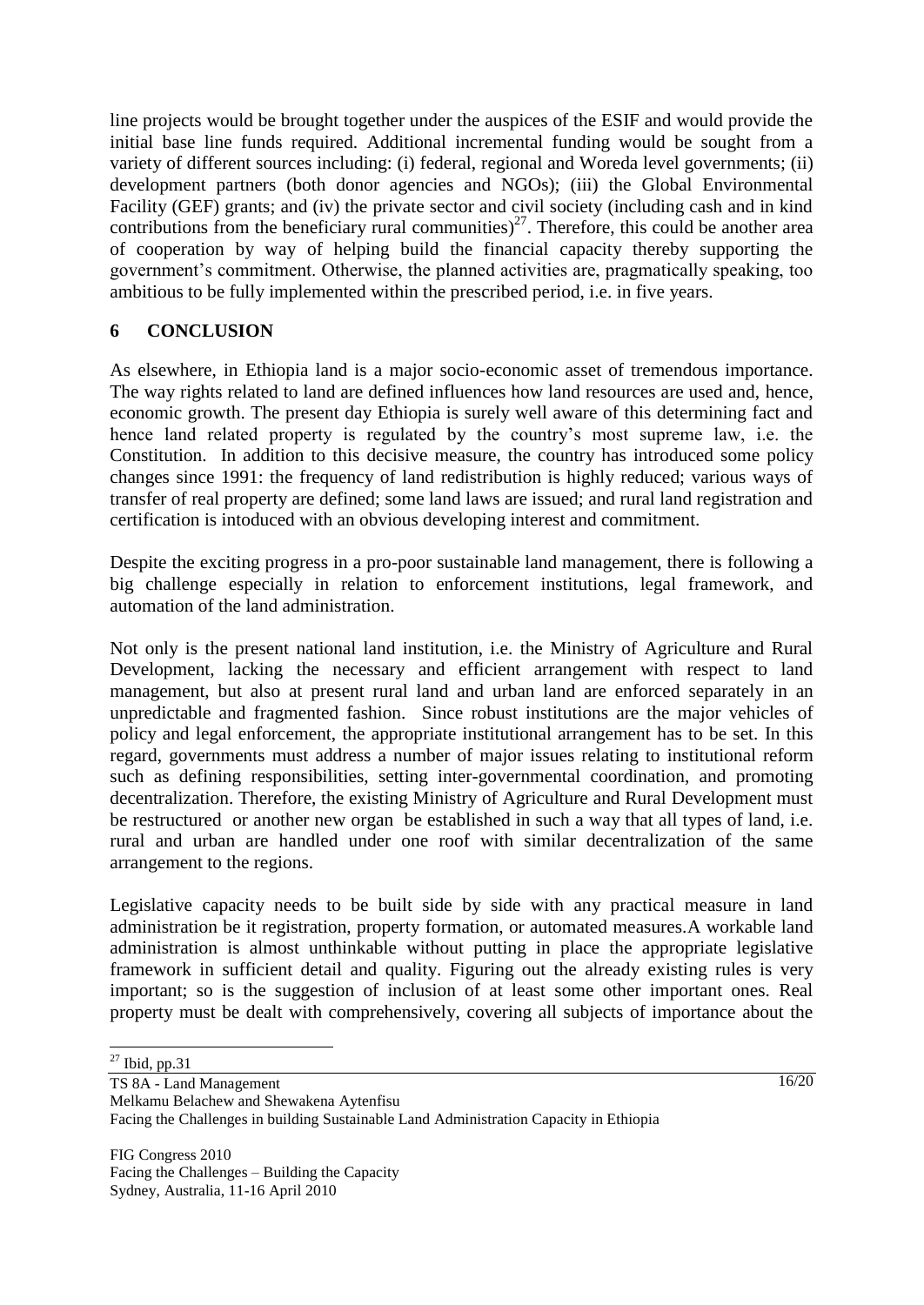subject. Even a slight confusion in this regard means a lot in terms of the implication in the economy and life.

Presently Ethiopian general immovable property legislation is found in different titles and parts of the Civil Code and in different proclamations on piece meal basis. For this reason, today, land and legal practitioners such as judges, land administrators, etc in Ethiopia actually find it difficult to apply the legal provisions in the Civil Code. The collection of all titles of the Civil Code dealing with immovable property and restructuring them in a comprehensive, simple, and logical order is a decisive measure which the present fast developing sustainable land administration seeks a lot.

The unified land law, therefore, has to be reformulated in such a way that any user, be he practitioner or academician, can have an easy access to land related legal information in optimum clarity and comprehensiveness. The prospective law has to clearly and realistically define land, buildings, the relationship between a piece of land and a building. It has to be developed in such a way that it encompasses all major subjects of land legislation in a single code with the best possible content, clarity and logical coherence.

The present land certification system, despite its being innovative in a number of aspects, lacks basic spatial framework. The situation basically calls for the urgent need to look into an operational and affordable solution for spatial referenced data capturing and maintenance. It is also true that computerized register which comprises detailed information at individual land parcel level is an optimum approach to land management. In recognition of this, Ethiopia is making considerable efforts to automate the land administration system. Especially, the Amhara Region has been exerting its effort to modernize the rural land registration and surveying operation by introducing IT infrastructure. The Information System for Land Administration (ISLA) software was developed in 2004 for land record management. The software is redesigned in 2006 and further developed in 2007. Significant achievement is obtained in introducing the system in different Woredas. It has been found out that the poor condition of the telecommunication infrastructure challenges the introduction of the automation in the land administration sector which further indicates the need for coordination between the land institutions and the telecommunication authorities.

It is obvious that as a developing nation, the country must exploit every possible resource to achieve the grand objective of putting a sustainable land management in the country. In addition to the national capacity, the cooperation of developmental partners elsewhere in the world seems to be crucial in this regard. At present, there are a number of positive opportunities for this. On top of the different measures and incentives made by the local governments, the Federal government is taking two major steps. Firstly, it has recently adopted a five year strategic plan for sustainable land administration in the country. One area which is given a lot of attention is the human resource capacity building. The strategic plan clearly outlines the different levels of education and training required to put in place sustainable land management in the country, namely, medium term training, undergraduate program, and post graduate program. The partners have, therefore, this fertile ground to

FIG Congress 2010 Facing the Challenges – Building the Capacity Sydney, Australia, 11-16 April 2010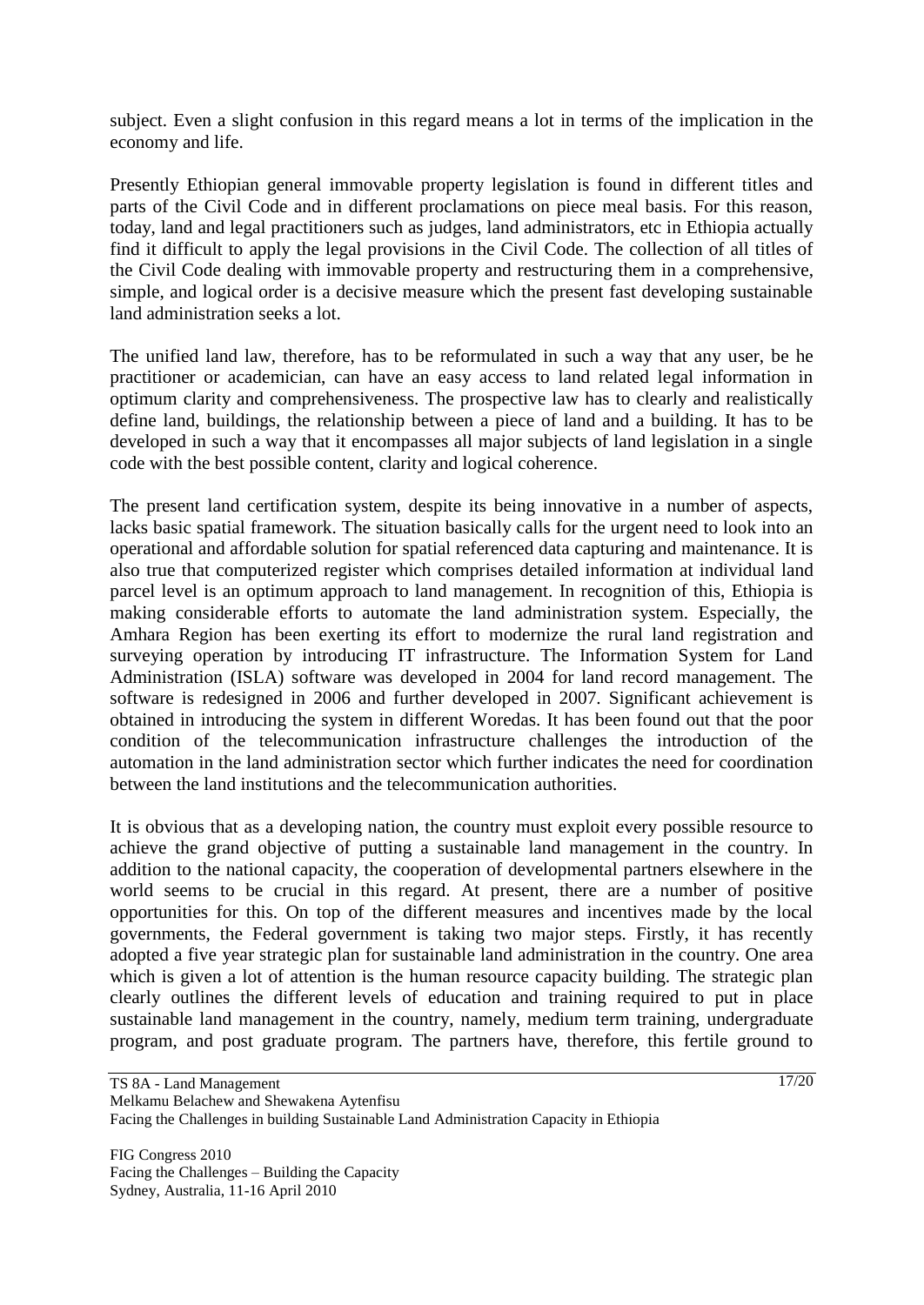support the human resource development depending on their interests, capabilities and conditions.

Secondly, the government has embarked upon the establishment of what is called the Ethiopian Sustainable Land Management Investment Framework (ESIF) for the purpose of laying down a national level strategic planning framework for guiding the prioritization, planning and implementation of current and future investments targeted at addressing land related problems. Regarding building of the financial capacity for sustainable land management, the ESIF considers both national and extra-national sources where a variety of existing and pipe line projects would be brought together under the auspices of the ESIF and would provide the initial base line funds required.

### **REFERENCES**

Abab. S. (2007) An Assessment of Rural land registration and land information system in Amhara region, Ethiopia: a Land Administration perspective. Royal Institute of Technology (KTH), Stockholm, Sweden.

Action Aid Ethiopia. (2006) Policies and Practices for Securing and Improving Access to and Control over Land in Ethiopia. Paper presented at FAO International Conference on Agrarian Reform and Rural Development held in Porto Alegre, Brazil, March 7-10.

Admassie, Y. (1995) *"Twenty Years to Nowhere: Property Rights, Land management and Conservation in Ethiopia."* Department of Sociology, Uppsala University, Uppsala, Sweden.

Alemu, T. (1999) *"Land Tenure and Soil Conservation: Evidence from Ethiopia."* Ekonomiska Studier, Göteborgs Universitet (Kompendiet Göteborg), Sweden.

Berhanu, A. and Feyera, A. (2005) *Land Registration in Amhara Region, Ethiopia.* Russell press, UK, ISBN 184369 5766.

The Civil Code of the Empire of Ethiopia. (1960) Proclamation No. 165/1960. *Negarit Gazeta: Gazette Extraordinary*. Year 19. Issue No. 2.

Holden, S. and Yohannes, H. (2002) Land Redistribution, Tenure Insecurity, and Intensity of Production: A Study of Farm Householdes in Southern Ethiopia.

Melkamu Belachew (2008) *The Need for Modern Real Estate Management in Ethiopia: the Case of Bahir Dar City*

Rahmato, D. (1984) *Agrarian Reform in Ethiopia.* Scandinavian Institute of African Studies, Uppsala, Sweden.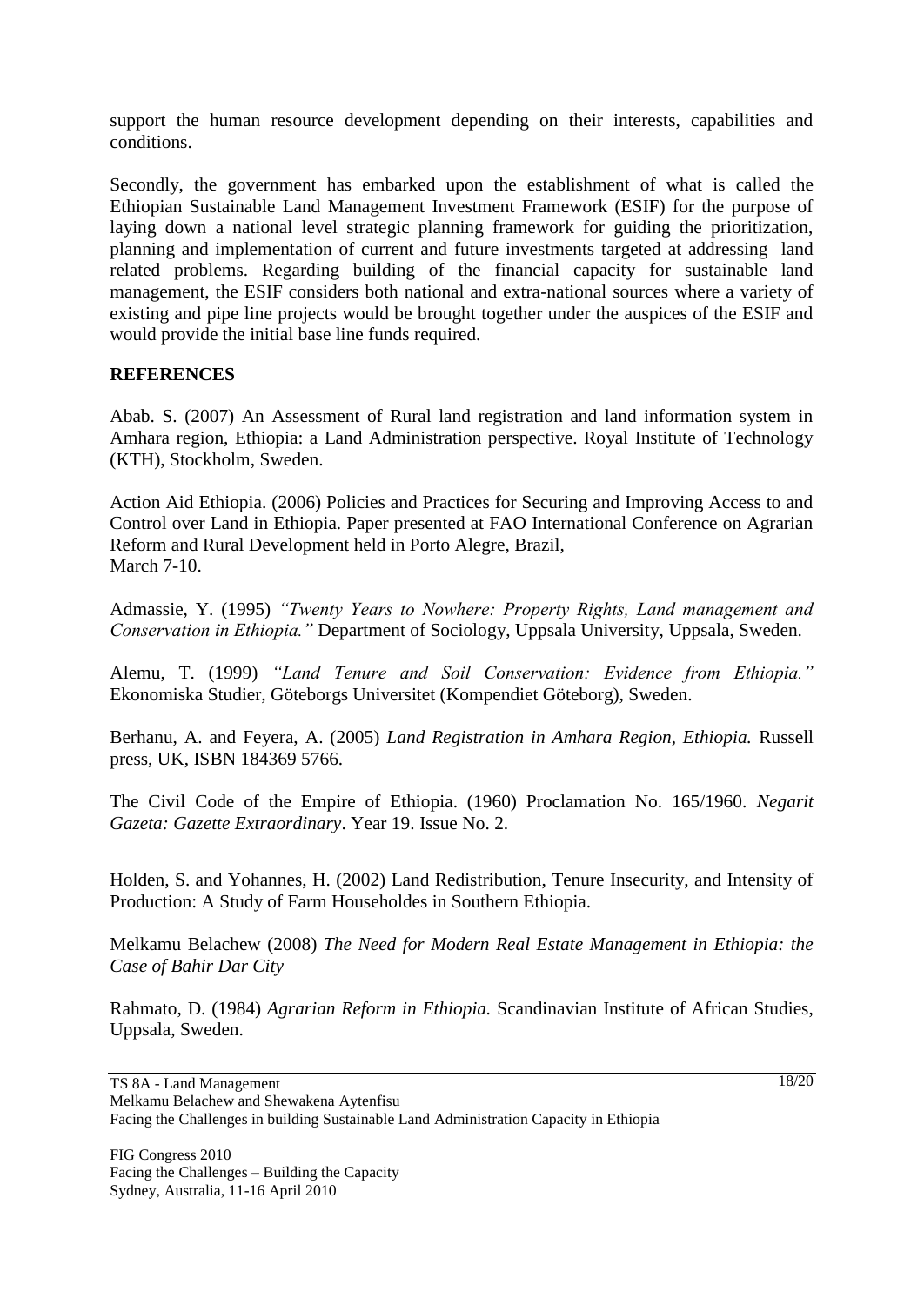Rahmato, D. (1994) Land Tenure and Land policy in Ethiopia after the Derg. Proceedings of the Second Workshop of the Land Project, Working paper on Ethiopian Development No. 8. The Centre for Environment and Development, University of Trondheim, Norway and Institute of Development Research, Addis Abab University, Ethiopia.

Rahmato, D. (2003) *Access to Resources and Livelihood Insecurity.* Forum for Social Studies, Addis Ababa, Ethiopia.

UNECE (1996) *Land Administration Guidelines with Special Reference to countries in Transition.* UN publications, New York and Geneva, ISBN 9211166446. United Nation Economic Commission for Europe.

Ministry of Urban Works and Development (2006) Urban Development Policy (Amharic), Addis Ababa, Ethiopia.

Ministry of Agriculture and Rural Development (2009) Five Years Strategic Plan Draft Document.

Ministry of Agriculture and Rural Development (2009) Ethiopian Sustainable Land Management Investment Framework

### **BIOGRAPHICAL NOTES**

**Shewakena Aytenfisu Abab** is the Senior Land Administration Expert in the Amhara Region, Ethiopia Bureau of Environmental Protection Land Administration and Use (BEPLAU). He has been working also as a Cadastral Surveying Expert and land information management Expert in the same Bureau since 2003. As development practitioner in the field he has intensive field based experience extended to the rural poor. He had also been working as a Junior Statistician for 2 years in the Central Statistical Agency of Ethiopia. He graduated his first degree in Geography and Environmental Study in Debub University of Ethiopia in 2000. He graduated his Master of Science in Land Management from Royal Institute of Technology (KTH) in Sweden in 2007.

**Melkamu Belachew Moges,** born in 1980. Graduated in 2003 as LLB in Law, Addis Ababa University, Addis Ababa and obtained in 2008 Msc. in Land Management, Royal Institute of Technology (KTH), Stockholm. From October 2007-October 2008, Director, Law Faculty"s Research and Publications Office. Since October 2008, Officer, Research Coordination and Publication Office at the Institute of Land Administration; founder of the Moot Court Competition Centre, Bahir Dar University, Bahir Dar, Ethiopia; and Secretary, Ethiopian Land Administartion Association.